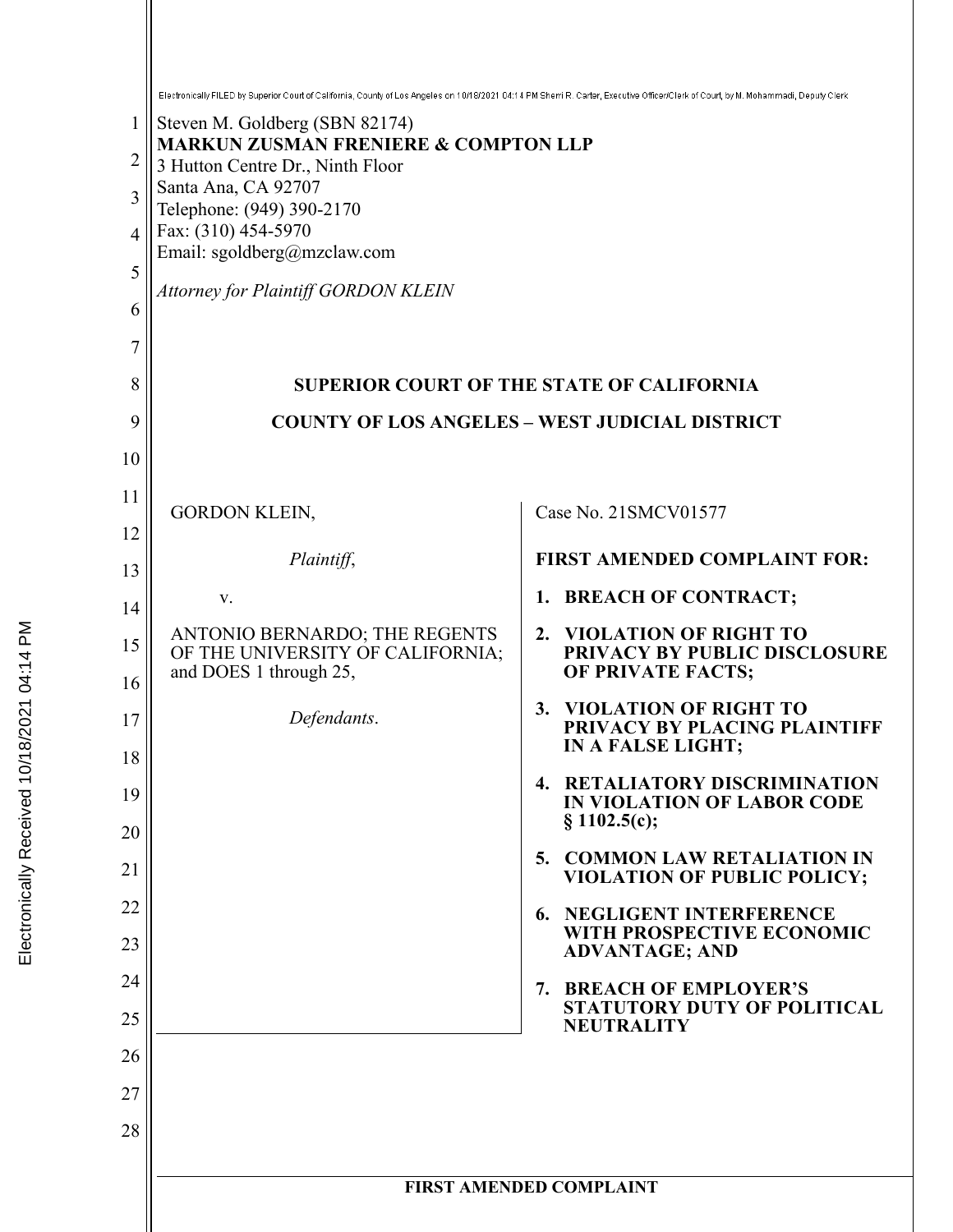3

4

5

6

7

1

Plaintiff Gordon Klein, for his complaint against Defendants Antonio Bernardo, The Regents of the University of California, and Does 1 through 25, and each of them, alleges:

#### **INTRODUCTION**

1. Plaintiff Gordon Klein ("Plaintiff"), a professor at the University of California, Los Angeles ("UCLA" or "University"), was severely punished by UCLA after he refused to implement a different grading policy solely for black students.

8 9 10 11 12 2. This dispute originated in June 2020 when a non-black student asked Plaintiff to grade his "Black classmates" differently than other students. Plaintiff rejected this request, knowing that his employment contract – and California law – required him to apply the same grading standards and requirements to all students. He also refused because his faculty supervisor recently had encouraged instructors to reject requests for special exam accommodations.

- 13 14 15 16 17 18 19 3. After Plaintiff's email reply to the student was posted on social media, some furious individuals called Plaintiff "woefully racist" and organized an online campaign to attack Plaintiff and the UCLA Anderson School of Management ("Anderson School" or the "School"), where Plaintiff teaches. The Anderson School hastily buckled under this pressure and sought permission from the University to impose disciplinary sanctions on Plaintiff, including terminating his employment.<sup>1</sup> But, as noted below, the University rebuffed the Anderson School, warning that "the School may not take any action . . . at this time" against Plaintiff.
- 20 21 4. Despite this firm directive, the Anderson School administration abruptly suspended Plaintiff from his teaching duties, banned him from its campus, and hired others to replace him
- 22

23 24 25 26 27 <sup>1</sup> The UCLA Anderson School had substantial reasons to be concerned about its reputation. Upon information and belief, out of approximately 200 faculty members, only one black professor has tenure and the School has not granted tenure to a black professor in over four decades. Furthermore, although the School once was one of the elite schools of management in the United States, its ranking has plummeted to number 18 under the current administration, according to U.S. News and World Report. Even worse, out of 119 schools evaluated, *Bloomberg Businessweek* ranks the School 53rd for "Learning" due to its shortcomings in teaching "innovation, problemsolving, and strategic thinking." Notably, in his September 17, 2021 message to alumni and students about the *Businessweek* ratings, Dean Bernardo omitted this fact.

28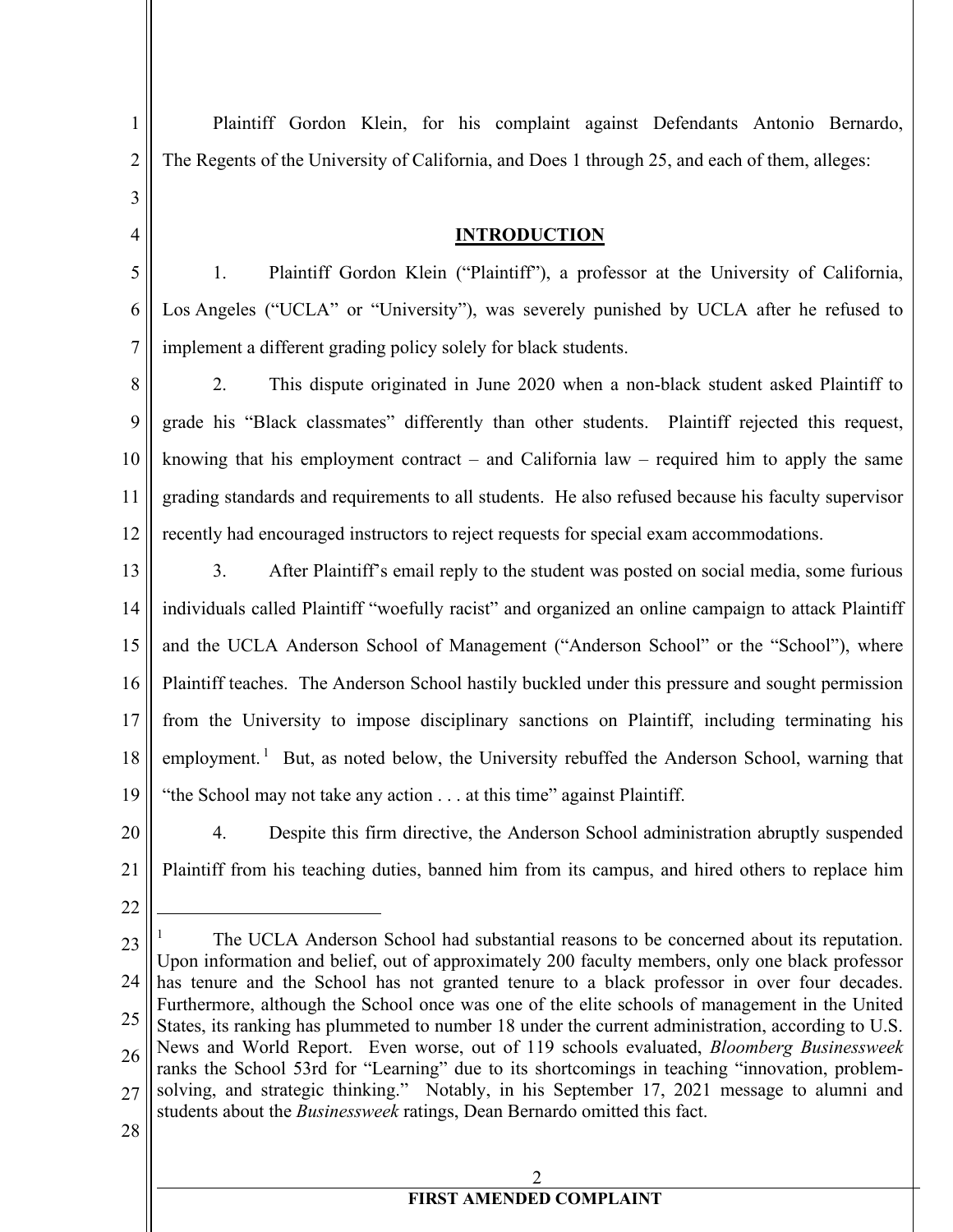1 2 3 4 5 in future scheduled courses. Moreover, the Dean of the Anderson School, Defendant Antonio Bernardo ("Bernardo"), disparaged Plaintiff to alumni and the general public based on the private communications between Plaintiff and the student who had requested preferential race-based grading policies (the "Student"). Dean Bernardo even went so far as to publicly disclose the adverse personnel action the School had improperly imposed on Plaintiff.

6 7 8 9 10 5. After examining the facts, the University eventually closed its investigation and reinstated Plaintiff.<sup>2</sup> Later, the UCLA Senate Committee on Academic Freedom criticized the Anderson School administration, noting that it had violated Plaintiff's rights and, more broadly, that such conduct "chills" instructors from expressing views that differ from prevailing campus orthodoxy.

11 12 6. Plaintiff brings this action not only to redress the wrongful conduct he has endured but also to protect academic freedom.

13 14

#### **PARTIES**

15 16 17 7. Plaintiff Gordon Klein is an individual residing in Los Angeles County, California. Plaintiff is a Certified Public Accountant, an attorney, and a Continuing Lecturer with enhanced security of employment at UCLA.

18 19 20 8. Plaintiff is informed and believes, and on that basis alleges, that at all relevant times Defendant Antonio Bernardo was and now is an individual residing in Los Angeles County, California, and was and now is Dean of the Anderson School of Management at UCLA.

21 22 23 24 25 26 9. Defendant The Regents of The University of California ("UC Regents") is the official name of the public corporation that governs and operates the University of California as a public trust through its 26-member Board of Regents. UCLA is one of the campuses of the University of California system, and is located in Los Angeles County, California. The Anderson School is a division of UCLA. All of the conduct herein alleged on the part of agents and officials

27 According to the UCLA Discrimination Prevention Office, "[e]ven accepting the facts exactly as Complainant presents them, there is insufficient evidence to support a violation of University policy prohibiting discrimination and harassment" by Plaintiff.

28

3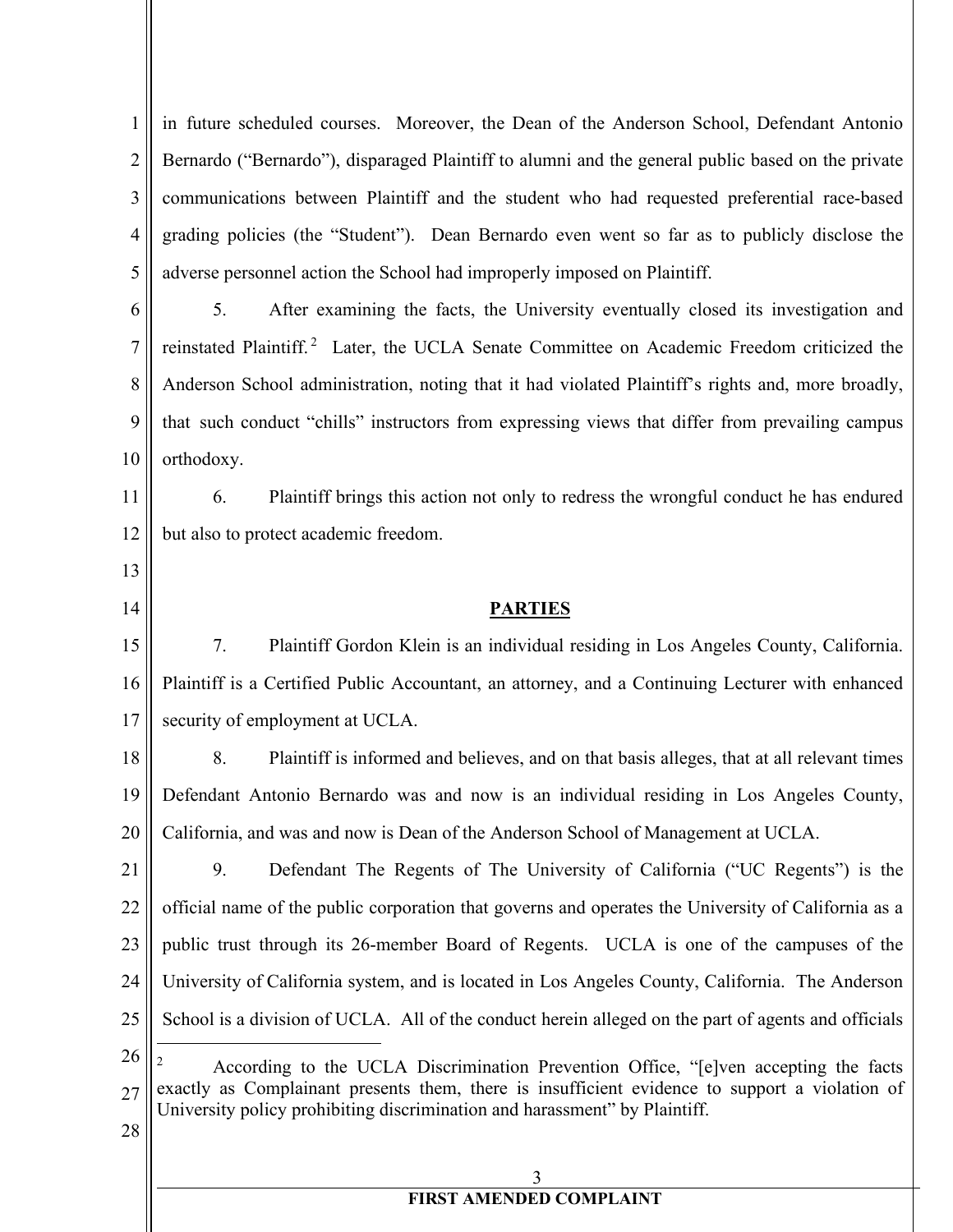1 2 of the University of California and under the auspices of the UC Regents took place under color of state law.

3 4 5 6 7 8 10. Plaintiff presently is ignorant of the true names and capacities of Defendants Does 1 through 25, and therefore sues said Defendants by such fictitious names. Plaintiff will seek to amend this complaint when the true names and capacities of said Defendants are ascertained. Plaintiff is informed and believes, and on that basis alleges, that each fictitiously named Defendant in some manner caused, contributed to, committed, or otherwise is responsible for the acts or omissions herein alleged.

9 10 11 12 13 14 15 16 17 18 11. Plaintiff is informed and believes, and on that basis alleges, that at all relevant times each Defendant was and now is the agent or co-conspirator of each of the remaining Defendants, and, in doing the things herein alleged, acted within the course and scope of such agency or in furtherance of such conspiracy. Plaintiff is further informed and believes, and on that basis alleges, that each Defendant colluded in and rendered substantial assistance in the accomplishment of the wrongdoing herein alleged, or primarily committed the wrongdoing. In taking actions to aid, abet, or substantially assist the wrongdoing herein alleged, or to commit the primary wrongdoing, all Defendants acted with an awareness of the primary wrongdoing, realized that their conduct would substantially assist the accomplishment of that wrongdoing, and were aware of their overall contribution to the conspiracy, common scheme, and course of wrongful conduct.

19

20

#### **COMMON FACTUAL ALLEGATIONS**

21

#### **A. Background**

22 23 24 25 26 27 28 12. Plaintiff has taught courses in business law, tax law, and financial analysis as a member of the UCLA faculty for 40 years. Plaintiff has taught both undergraduate and graduate business classes at the Anderson School, and he concurrently has taught courses at the UCLA School of Law and in the L.L.M. Program at Loyola Law School. As a trained lawyer, law professor, and Superior Court referee, Plaintiff sometimes utilizes the Socratic method of teaching. Moreover, Plaintiff emphasizes in his teaching topics such as nondiscrimination, statute drafting, equal protection, and the related economic concept of horizontal equity.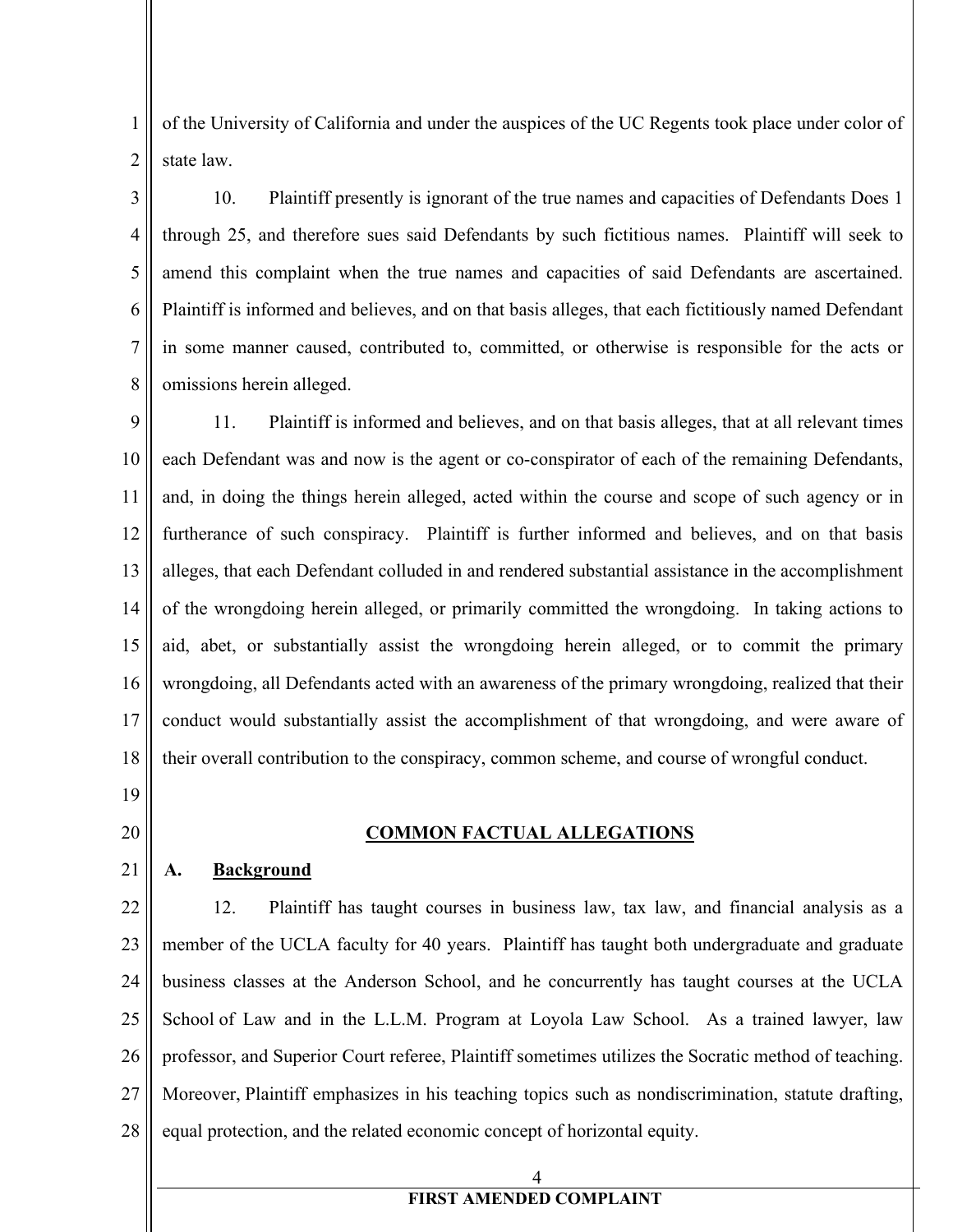- 1 2 3 13. Plaintiff obtained enhanced security of employment at UCLA as a Continuing Lecturer following an exhaustive UCLA Excellence Review that concluded he "demonstrated excellence in the field and in teaching, academic responsibility, and other assigned duties."
- 4

5

6

7

14. Prior to the events alleged herein, Plaintiff had no record of discipline at UCLA and never had been accused of any form of discrimination or harassment. To the contrary, Plaintiff has consistently received superb evaluations. As a result, Plaintiff regularly has received merit-based pay raises throughout his many years teaching at UCLA.<sup>3</sup>

8 9 10 11 15. Dean Bernardo knew or should have known, including from examining Plaintiff's personnel file and conferring with UCLA's Discrimination Prevention Office, that Plaintiff had an unblemished record of service to all Anderson School students, regardless of race, in four decades of teaching at the Anderson School. 4

12 13 14 16. Plaintiff long has opposed all identity-based discrimination, having been devastated by the violent rape and murder of his own family members due to anti-Jewish persecution in Eastern Europe decades ago.

15 16 17 18 19 20 21 17. Plaintiff's employment by UCLA is governed by an agreement between Plaintiff and the University ("Employment Agreement"). The Employment Agreement consists of (i) a written document executed by the parties that periodically has been renewed in writing or orally, and (ii) various other materials including, but not limited to, applicable policies, procedures, manuals, memoranda, and rules. Because Plaintiff's educational activities principally focus on teaching rather than publishing research, he is classified by the Employment Agreement as a Non-Senate Faculty member, or "NSF."

- 22
- 23

26

27 28 Plaintiff's record of being unbiased was confirmed by a university investigator, who recites that the Student "did not report that Respondent is known for engaging in racially insensitive conduct."

5

<sup>24</sup> 25 For example, during the most recent review process preceding the events alleged herein, Plaintiff was unanimously approved for a merit pay raise, with the University noting that Plaintiff's student evaluations were "effusive" in their praise.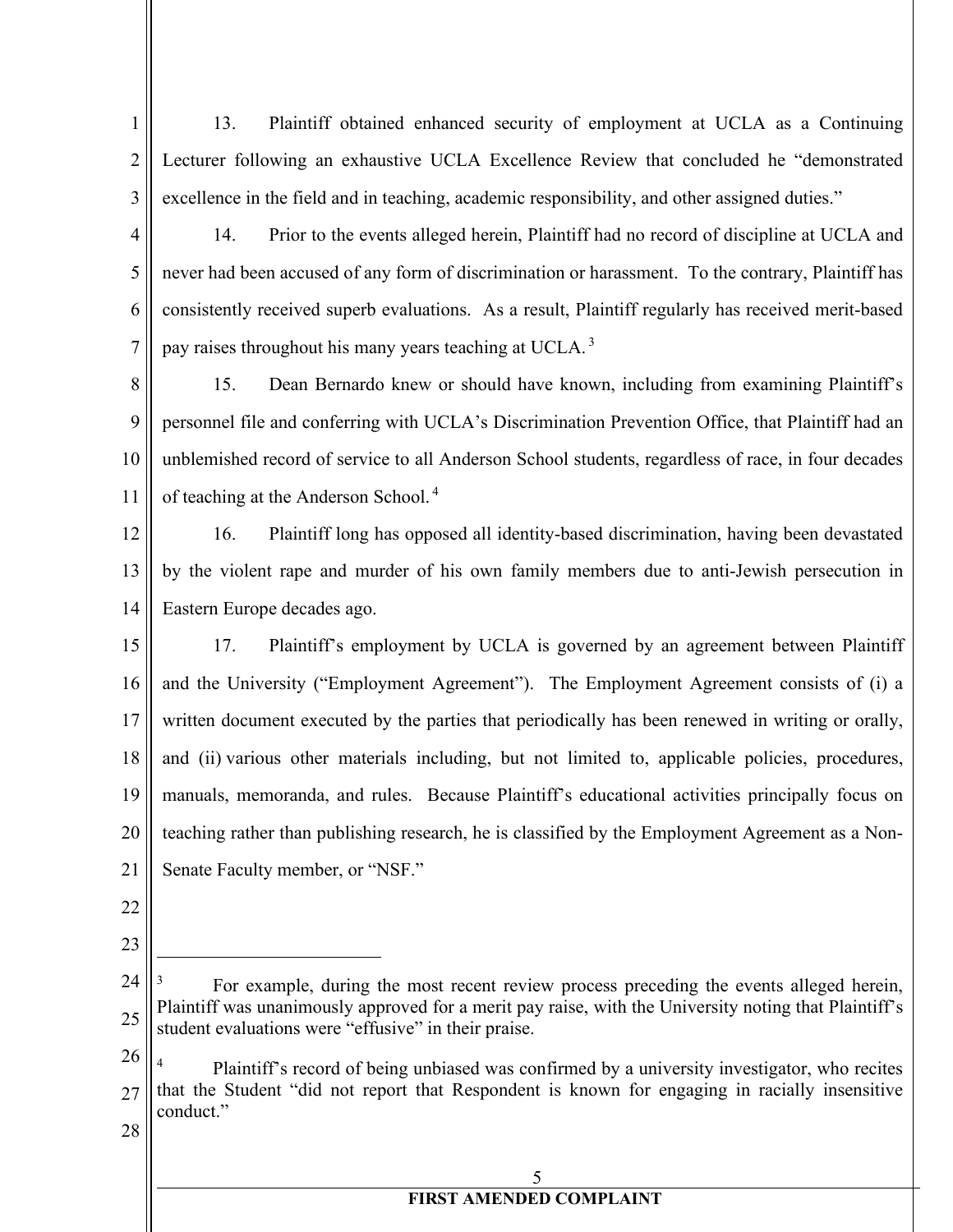## 1

#### **B. Defendants' Attacks On Plaintiff**

2 3 4 5 6 18. Plaintiff historically has taught live classes at UCLA. However, when the world was beset by the COVID-19 pandemic ("Pandemic") in early 2020, UCLA, including the Anderson School, hurriedly implemented an online-only structure for both classwork and exam administration for its Spring 2020 academic quarter. This resulted in Plaintiff conducting his classes using pre-recorded lectures and having limited interactions with his students. 5

7 8 9 19. After the homicide of George Floyd on May 25, 2020, a group of students and others initiated a coordinated email campaign for the claimed purpose of encouraging UCLA instructors to grant final exam accommodations for their "Black classmates."

10 11 12 13 14 15 16 17 20. These students circulated online a document entitled "Letter Writing for Finals Accommodations for Black Students." This template asked professors to adopt grading policies that "exercise compassion and leniency with Black students." In particular, according to the Student, an objective of this template was to encourage professors to give only black students optional, "no-harm" final exams. A "no-harm" exam is a test whose score is counted as part of a student's course grade only if it raises the student's overall blended course average, but not if it diminishes it.<sup>6</sup> Students who take an exam on a "no-harm" basis thus tend to receive higher course grades than those who do not.

- 18 19 20 21. Plaintiff was, and remains, fully supportive of students and the University exercising their rights of free expression and academic freedom. However, the students' pursuit of the objectives stated in the template was undermined by the use of intimidation tactics that threatened
- 21

26

27 <sup>6</sup> Because a score of zero on a "no-harm" exam is excluded from a student's overall course average, taking the exam effectively becomes optional. The Student's email to Plaintiff confirms this, stating that "no-harm" exams "benefit students' grades *if taken."*

28

<sup>22</sup> 23 24 25 <sup>5</sup> Due to this online teaching format, Plaintiff no longer interacted with his students unless they asked questions by email or during group video "office hours." Also, Plaintiff shifted to issuing course grades based entirely on students' final exam performance. Despite the Pandemic and the shift to online instruction, on or about March 16, 2020, the UCLA Academic Senate issued a "Message to Faculty" emphasizing that faculty must continue to adhere to longstanding UCLA grading policies. As reflected in the Employment Agreement, these policies require instructors to apply course standards equally and evaluate students solely based on merit.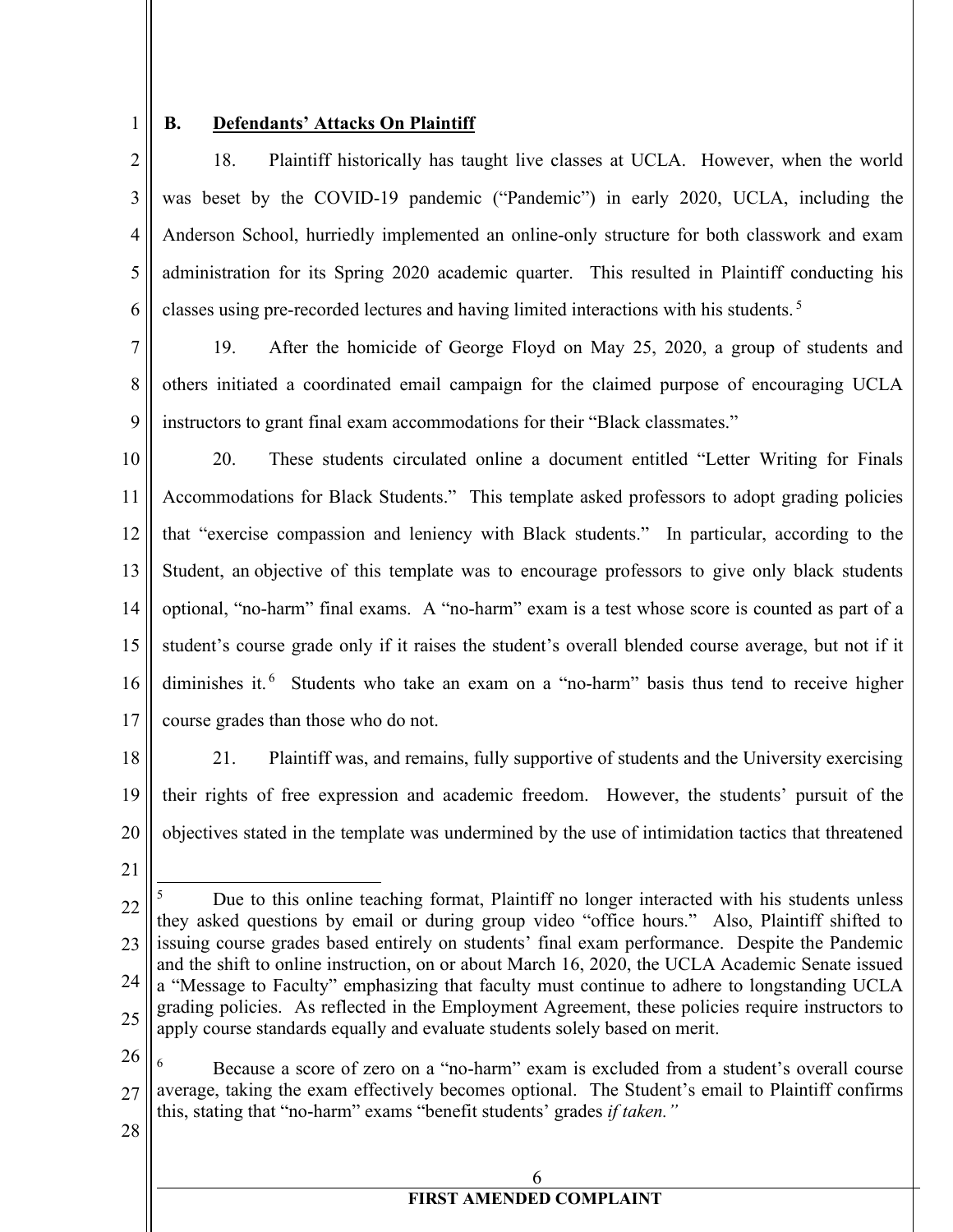1 2 3 4 UCLA faculty members, in some cases, into giving all students generous, unearned grades.<sup>7</sup> In effectuating this pressure campaign, if a particular professor did not accede to their demands, students coordinated a series of email complaints to the administrators who oversaw the recalcitrant professor's career advancement and job security, overwhelming their email inboxes.<sup>8</sup>

5 6 7 8 9 10 11 22. On or about June 1, 2020, in apparent response to this concerted email campaign, Plaintiff's immediate supervisor at the Anderson School, Professor Judson Caskey ("Caskey"), circulated guidance "strongly encouraging" Anderson School instructors "to follow the normal procedures" if "students ask for accommodations such as assignment delays or exam cancellations." That is, according to the University's investigation, Caskey "advised faculty not to make exam-related adjustments" or grant "accommodations on the basis of race, protests, or police brutality."

12 13 14 15 16 17 18 19 23. That same day, a faculty colleague informed Plaintiff that, if instructors did not capitulate to these students' demands, they would be labeled with the hurtful and derogatory term "yt," or "whitey," and their supervisors' contact information would be highlighted in red on a spreadsheet circulated among participants of the online email campaign. The color red signaled to allies that they should email complaints to the non-capitulating professors' supervisors. In response, to protect individual faculty members from harassment, several UCLA academic departments banded together to issue joint statements of refusal. Notably, the Anderson School did not.

20 21 22 23 24 25 26 24. Plaintiff's faculty colleague further told him on that occasion that, rather than resist this pressure campaign, many professors were giving away unearned "A" grades like "free candy at Halloween." Plaintiff, upon his examination of the online collaborative spreadsheet posted by the students, noted that after one professor announced in writing that he would "award EVERY STUDENT AN A in the class regardless of performance" due to "the current climate of the The online campaign instructed students how to "pressure [professors] to make more adequate changes."



28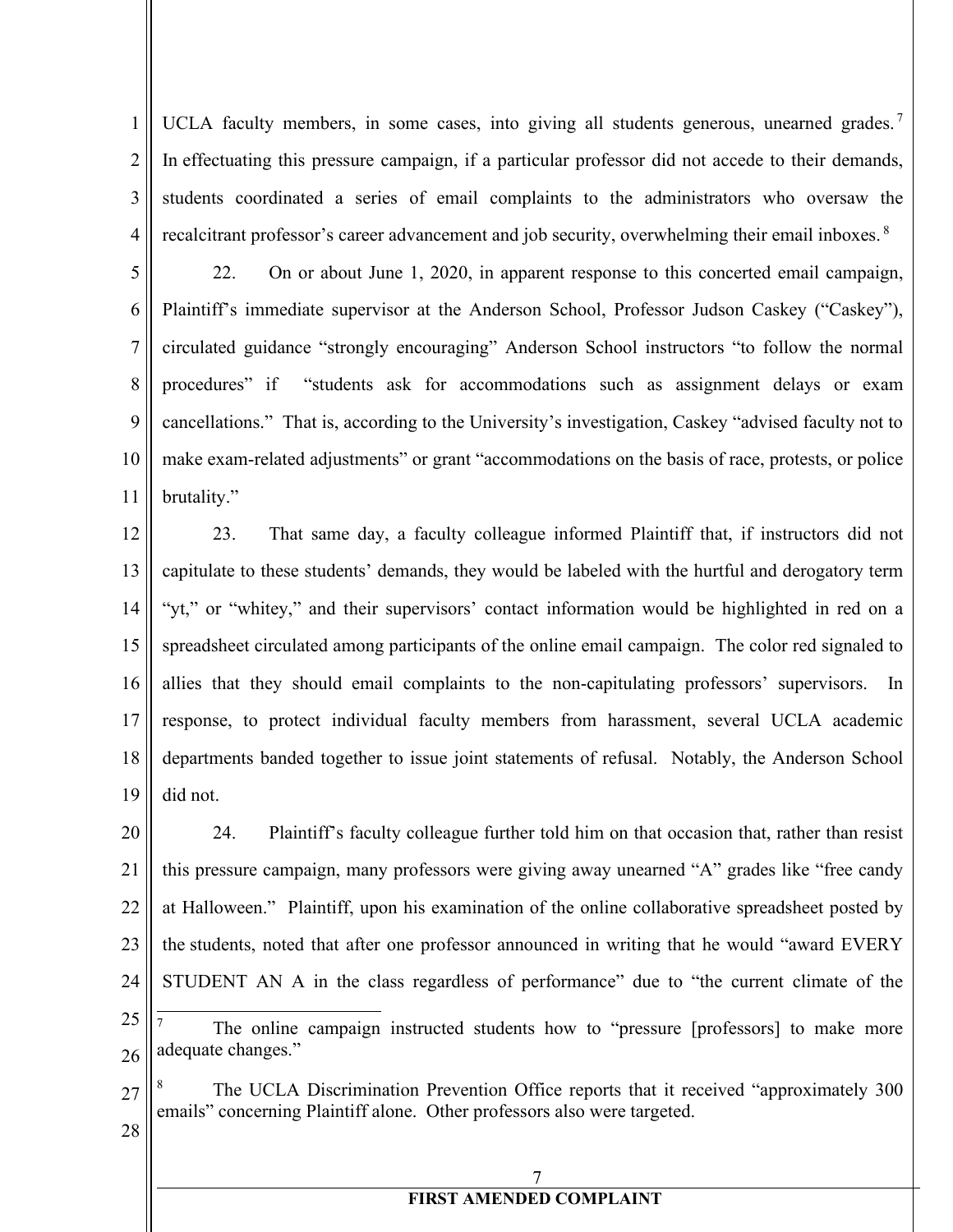| $\mathbf{1}$   | country," this professor was hailed by online participants as an "absolute gem" who "deserves a                                                                                                          |
|----------------|----------------------------------------------------------------------------------------------------------------------------------------------------------------------------------------------------------|
| $\overline{2}$ | raise." Other professors similarly received praise. <sup>9</sup>                                                                                                                                         |
| 3              | 25.<br>Plaintiff was stunned that students would pressure professors into giving them high,                                                                                                              |
| $\overline{4}$ | unearned grades, and he was appalled that some students appeared to be exploiting the tragedy of                                                                                                         |
| 5              | George Floyd's homicide for self-serving reasons. Accordingly, Plaintiff reported his colleagues'                                                                                                        |
| 6              | apparent violations of UCLA policy to the UC Regents. To date, Plaintiff has received no                                                                                                                 |
| $\tau$         | response from them.                                                                                                                                                                                      |
| 8              | On June 2, 2020, Plaintiff received from one of his students ("Student") the<br>26.                                                                                                                      |
| 9              | following "copy and paste" email mirroring the foregoing template:                                                                                                                                       |
| 10             | We hope this email finds you well. As non-Black students, we are writing to                                                                                                                              |
| 11             | express our tremendous concern about the impact that this final exam and project<br>will have on the mental and physical health of our Black classmates. The unjust                                      |
| 12             | murders of Amhaud Arbery, Breonna Taylor, and George Floyd, the life-<br>threatening actions of Amy Cooper, and the violent conduct of the UCPD in our                                                   |
| 13             | own neighborhood have led to fear and anxiety which is further compounded by<br>the disproportionate effect of COVID-19 on the Black community. As we                                                    |
| 14             | approach finals week, we recognize that these conditions will place Black students<br>at an unfair academic disadvantage due to traumatic circumstances out of their                                     |
| 15             | control.                                                                                                                                                                                                 |
| 16             | We cannot begin to understand the pain that our Black classmates are going<br>through. As we work to advocate in our communities and become better allies, we                                            |
| 17             | ask that you, as administration, do your part and prioritize equity in our learning<br>environment. We implore you to mandate that our final exam is structured as                                       |
| 18             | no-harm, where they will only benefit students' grades if taken. In addition, we<br>urgently request shortened exams and extended deadlines for final assignments                                        |
| 19             | and projects.                                                                                                                                                                                            |
| 20             | Our Black classmates are directly facing the consequences of state-sanctioned<br>violence and graphic content on social media that transcends from Minneapolis to                                        |
| 21             | our very own communities in our hometowns and in Westwood.                                                                                                                                               |
| 22             | In light of these traumas, we have been placed in a position where we must choose<br>between actively supporting our Black classmates or focusing on finishing up our                                    |
| 23             | Spring Quarter. We believe that remaining neutral in times of injustice brings<br>power to the oppressor, and therefore, staying silent is not an option. This is not a                                  |
| 24             | joint effort to get finals canceled for non-Black students, but rather an ask that you<br>exercise compassion and leniency with Black students in our major.                                             |
| 25             | For instance, students in a pre-med Life Sciences course celebrated receiving "perfect                                                                                                                   |
| 26             | scores" on a test they never even took, proclaiming: "We did it boys, [Life Sciences] is evil no<br>more." Yet another instructor boldly announced in writing to his History class that "you will not be |
| 27             | required to write the final assignment because your [teaching assistants] have volunteered to write                                                                                                      |
| 28             | this final assignment for you. As a practical matter, you all will receive full points."                                                                                                                 |
|                |                                                                                                                                                                                                          |
|                | <b>FIRST AMENDED COMPLAINT</b>                                                                                                                                                                           |
|                |                                                                                                                                                                                                          |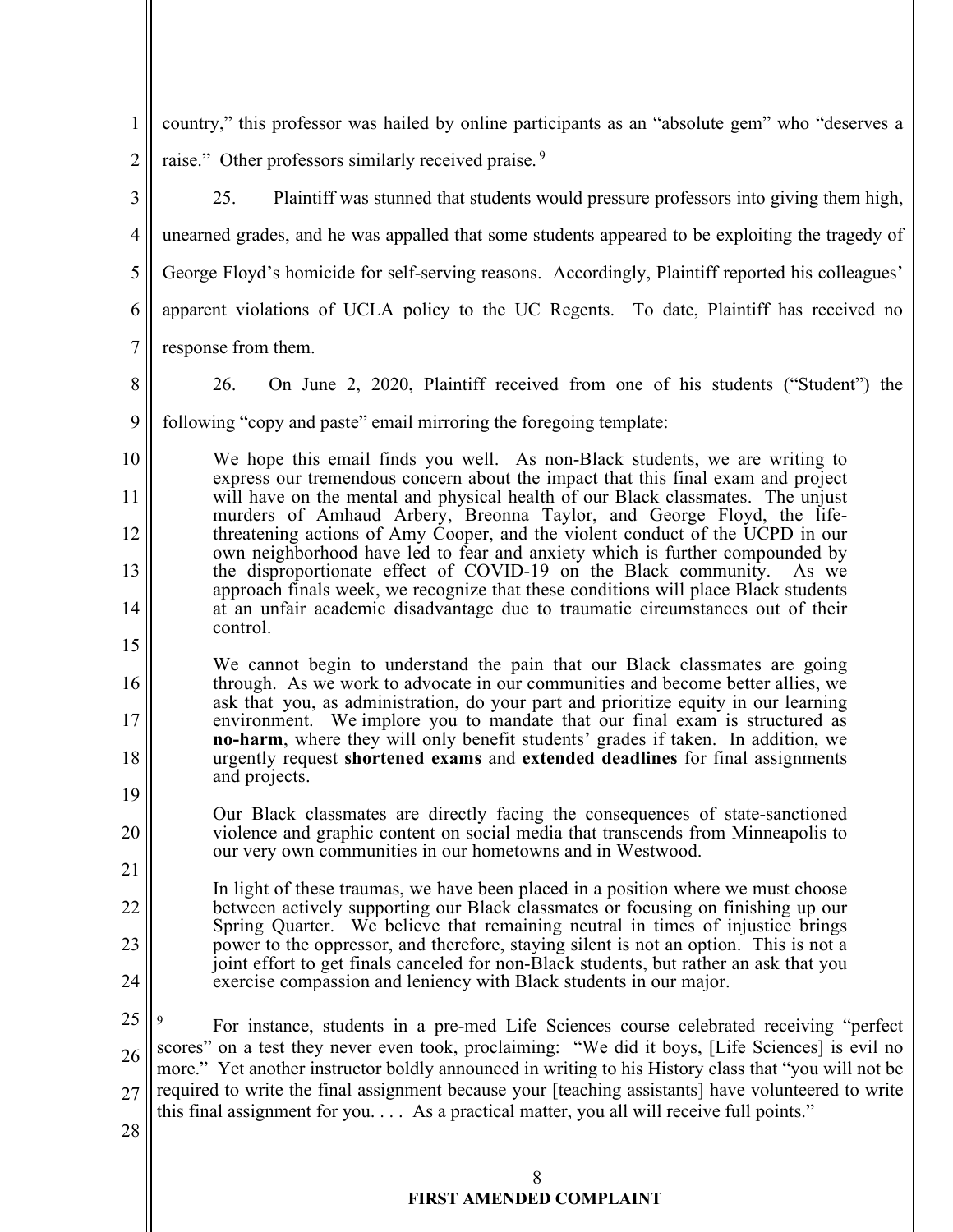| $\mathbf{1}$<br>$\overline{2}$<br>3 | As of today, May 31st, a petition drafted <i>yesterday</i> by the Afrikan Student Union<br>at UCLA to adjust final exams has received 10.5k signatures. Although we greatly<br>appreciate the email we received from you about anti-racist resources, the voices<br>of the student body demand action within our academic environment, and we<br>should be grateful to hear from you regarding the ways our department will<br>respond. |
|-------------------------------------|-----------------------------------------------------------------------------------------------------------------------------------------------------------------------------------------------------------------------------------------------------------------------------------------------------------------------------------------------------------------------------------------------------------------------------------------|
| 4<br>5                              | As quickly as Luskin came to support students for the COVID-19 pandemic, we<br>ask that you do the same in supporting the community that is most vulnerable                                                                                                                                                                                                                                                                             |
| 6                                   | during this crisis. Thank you for your time, and we look forward to continuing<br>this dialogue with you. [Emphasis in original.]                                                                                                                                                                                                                                                                                                       |
| $\overline{7}$                      | Because the Student and Plaintiff had interacted in lively in-person discussions after<br>27.                                                                                                                                                                                                                                                                                                                                           |
| 8                                   | class in a previous course taught prior to the Pandemic, the two of them had developed a cordial                                                                                                                                                                                                                                                                                                                                        |
| 9                                   | relationship prior to their email dialogue ("Email Exchange"). In this instance, however, Plaintiff                                                                                                                                                                                                                                                                                                                                     |
| 10                                  | disagreed with the Student's request that Plaintiff apply one set of exam grading policies to black                                                                                                                                                                                                                                                                                                                                     |
| 11                                  | students and a more rigorous set of policies to others. Additionally, Plaintiff always has had a                                                                                                                                                                                                                                                                                                                                        |
| 12                                  | deeply held conviction that it is wrong to segregate students by race, wrong to exempt only                                                                                                                                                                                                                                                                                                                                             |
| 13                                  | students of a certain race from their exam responsibilities, and wrong to preferentially "exercise                                                                                                                                                                                                                                                                                                                                      |
| 14                                  | compassion and leniency" for one particular racial identity group in the grading process. <sup>10</sup>                                                                                                                                                                                                                                                                                                                                 |
| 15                                  | Accordingly, Plaintiff believed that he had a professional obligation to caution the Student about                                                                                                                                                                                                                                                                                                                                      |
| 16                                  | possibly promoting demeaning group-based stereotypes. Rather than criticize or preach to the                                                                                                                                                                                                                                                                                                                                            |
| 17                                  | Student, Plaintiff chose to challenge the Student's views by posing a series of questions                                                                                                                                                                                                                                                                                                                                               |
| 18                                  | highlighting points of concern, as Plaintiff previously had done when classes were conducted in                                                                                                                                                                                                                                                                                                                                         |
| 19                                  | person. Accordingly, Plaintiff responded privately to the Student's email as follows:                                                                                                                                                                                                                                                                                                                                                   |
| 20                                  | Thanks for your suggestion in your email below that I give black students special<br>treatment, given the tragedy in Minnesota.                                                                                                                                                                                                                                                                                                         |
| 21<br>22                            | Do you know the names of the classmates that are black? How can I identify them<br>since we've been having online classes only?                                                                                                                                                                                                                                                                                                         |
| 23                                  | Are there any students of mixed parentage, such as half black-half Asian? What do<br>you suggest I do with respect to them? A full concession or just half?                                                                                                                                                                                                                                                                             |
| 24<br>25                            | Also, do you have any idea if any students are from Minneapolis? I assume that<br>they probably are especially devastated as well. I am thinking that a white student                                                                                                                                                                                                                                                                   |
| 26<br>27<br>28                      | 10<br>When asked by a University investigator to clarify his email's objective, the Student stated<br>that he "intended that the requested adjustments apply to Black students and not the class<br>generally."                                                                                                                                                                                                                         |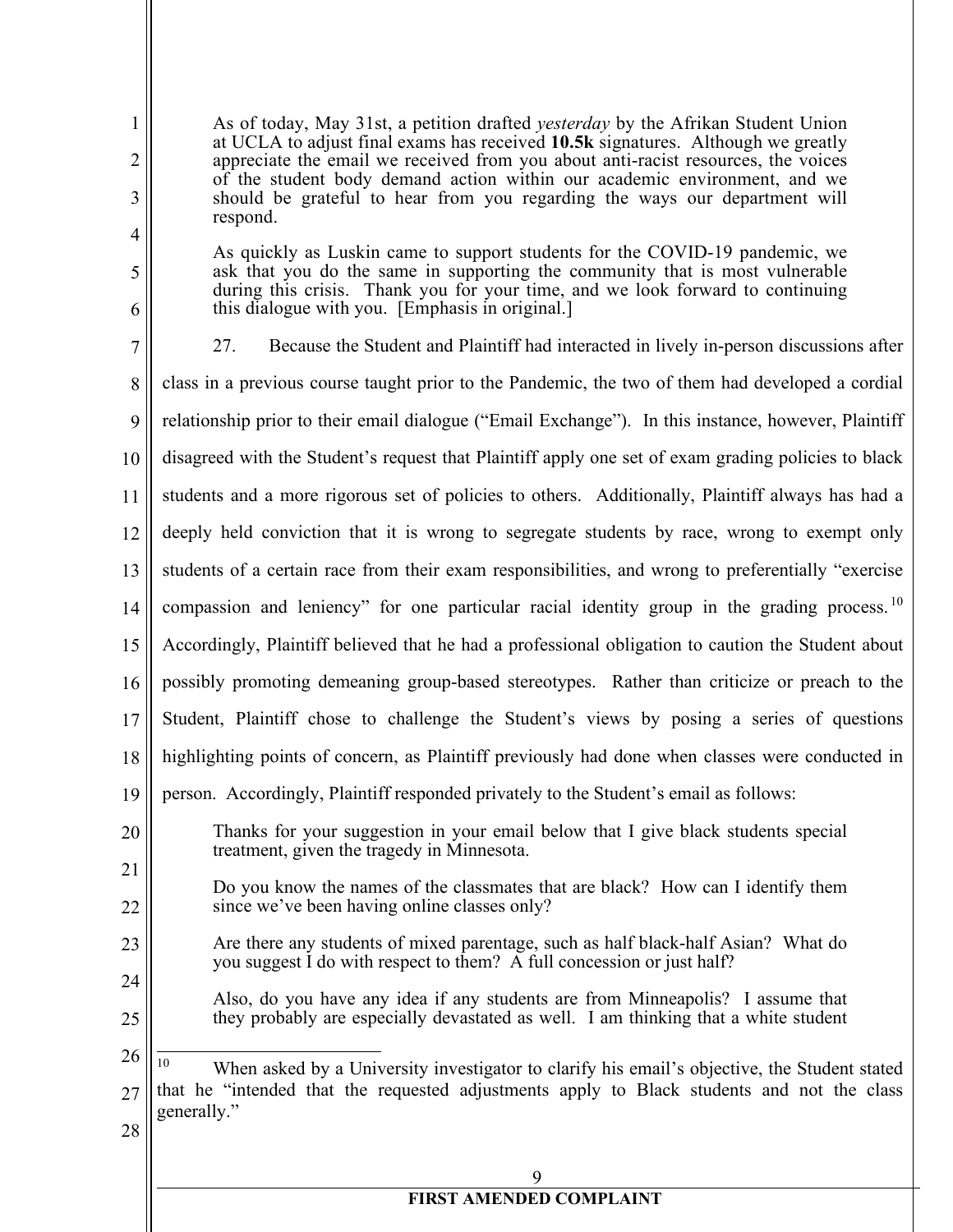| $\mathbf{1}$<br>2   | from there might possibly be even more devastated by this, especially because some<br>might think that they're racist even if they are not. My TA is from Minneapolis, so<br>if you don't know, I can probably ask her.                                                                                                               |
|---------------------|---------------------------------------------------------------------------------------------------------------------------------------------------------------------------------------------------------------------------------------------------------------------------------------------------------------------------------------|
| 3                   | Can you guide me on how I should achieve a "no-harm" outcome since our sole<br>course grade is from a final exam only?                                                                                                                                                                                                                |
| $\overline{4}$<br>5 | One last thing strikes me: Remember that MLK famously said that people should<br>not be evaluated based on the "color of their skin." Do you think that your request                                                                                                                                                                  |
| 6                   | would run afoul of MLK's admonition?                                                                                                                                                                                                                                                                                                  |
| $\tau$              | 28.<br>The Student told a University investigator that Plaintiff had "responded with a series"                                                                                                                                                                                                                                        |
| $8\phantom{.}$      | of 'rhetorical questions'" The investigator also acknowledged that, because the Student and                                                                                                                                                                                                                                           |
| 9                   | Plaintiff "had a relationship from a prior class," Plaintiff "may have felt more comfortable                                                                                                                                                                                                                                          |
| 10                  | responding less formally both in tone and substance."                                                                                                                                                                                                                                                                                 |
| 11                  | 29.<br>The Student responded the same day, thanking Plaintiff for his help:                                                                                                                                                                                                                                                           |
| 12                  | I apologize if any of this seemed offensive, but I was just trying to raise awareness<br>about any institutional factors that may be affecting the people in our community.                                                                                                                                                           |
| 13                  | I meant this in no way shape or form as an email to discredit what you have done for<br>your students and if it seemed like I was asking too much, I apologize. I appreciate                                                                                                                                                          |
| 14<br>15            | what you have done for us in this class by posting videos online so that students can<br>access them at any time, and testing this class only on the contents of the videos.<br>They really do help us students during these trying times.                                                                                            |
| 16<br>17<br>18      | Again, I apologize if it seemed like I was asking you to give preferential treatment<br>to people because they are Black, I just wanted to raise awareness for everyone right<br>now because it is tough times, and is affecting everyone here in one way or another,<br>we could choose to have this conversation or simply omit it. |
| 19<br>20            | I know times have been tough, and that the end of the quarter is always just as<br>stressful or arguably more stressful than us students have it, and if I made you feel<br>like you did not do enough, I truly do apologize.                                                                                                         |
| 21                  | 30.<br>The Student's reply email seemingly had ended the matter, but unfortunately it did                                                                                                                                                                                                                                             |
| 22                  | not. Instead, UCLA embarked on a concerted course of conduct against Plaintiff, set forth below,                                                                                                                                                                                                                                      |
| 23                  | in a disingenuous effort to promote that it was at the forefront of rooting out racism and to                                                                                                                                                                                                                                         |
| 24                  | intimidate Plaintiff and others from exercising their rights of free speech. Stated differently,                                                                                                                                                                                                                                      |
| 25                  | UCLA scapegoated Plaintiff for ulterior motives.                                                                                                                                                                                                                                                                                      |
| 26                  | 31.<br>Although UCLA has asserted that the Student posed "reasonable exam                                                                                                                                                                                                                                                             |
| 27                  | administration inquiries," in reality, the Student's request was exceedingly unreasonable and,                                                                                                                                                                                                                                        |
| 28                  | indeed, unworkable. For instance, offering black students "no-harm" exams effectively would                                                                                                                                                                                                                                           |
|                     | 10                                                                                                                                                                                                                                                                                                                                    |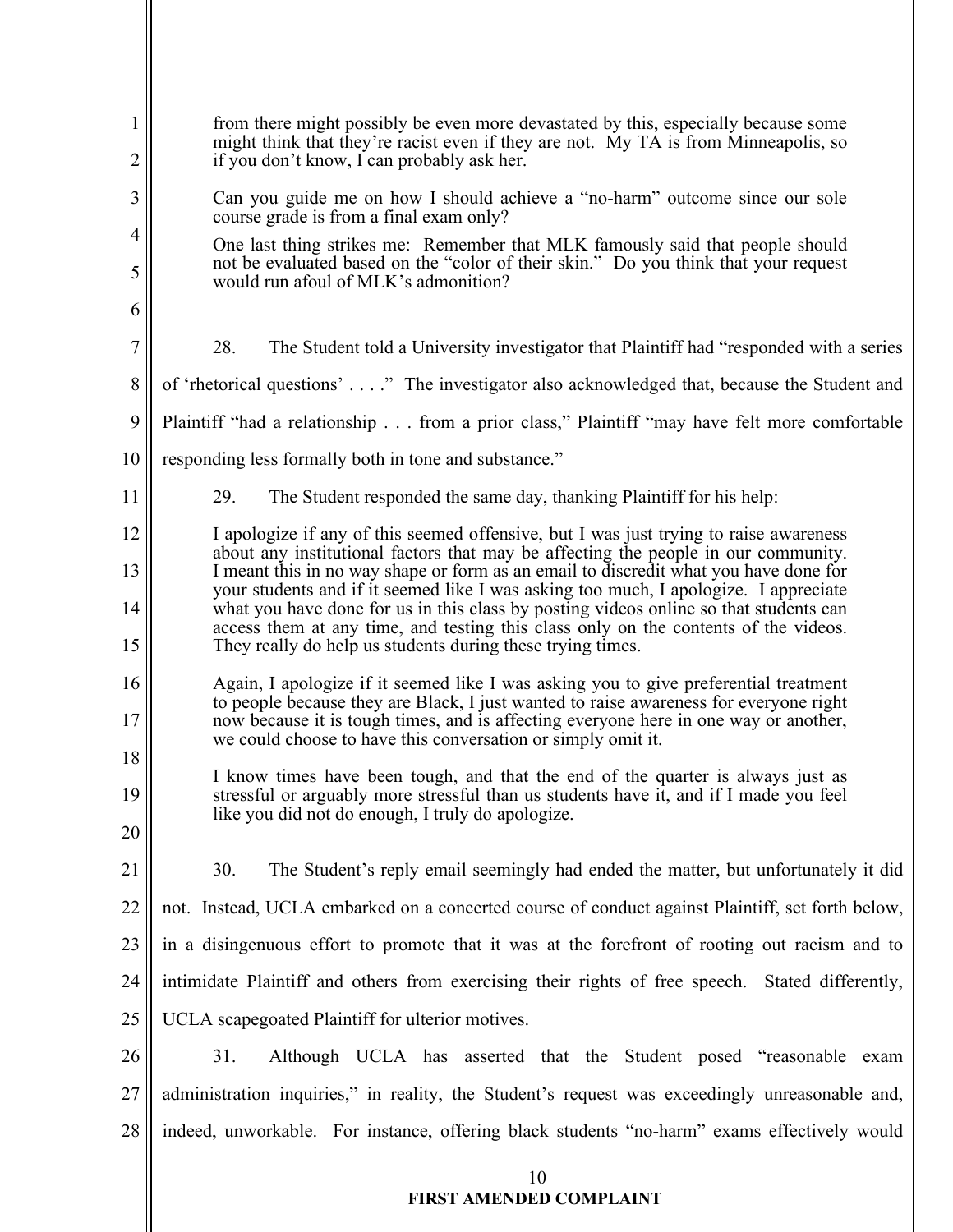1 2 3 4 5 6 7 give them the option to not take the final exam in a class where final exam performance was the *entire* basis for their course grade, leaving an instructor without *any* data on which to base course grades. Moreover, adoption of the Student's request would have imposed on Plaintiff the unseemly and cumbersome task of determining which students studying remotely were black. Thus, UCLA more appropriately should have characterized the Student's proposal as unadministrable, inequitable, invariably illegal, demeaning to students, and egregious racial profiling, not as "reasonable."

8 9 10 32. In response, Plaintiff attempted to guide the Student toward an understanding of UCLA's fundamental policies of nondiscrimination and merit-based grading while electing to maintain the "normal procedures" governing exams, as urged by Plaintiff's supervisor.

11 12 13 14 15 16 17 18 33. However, a screenshot of Plaintiff's private response to the Student (not their complete email exchange) was disseminated on social media on or about that same day, June 2, 2020. At or about the same time, this abridged screenshot of Plaintiff's communication apparently was forwarded by email to Professor Brett Trueman ("Trueman"), then head of the Anderson School's Office of Equity, Diversity, and Inclusion. Trueman replied via email, apparently that same day, June 2, 2020, accusing Plaintiff of "outrageous" and "inexcusable" misconduct. To Plaintiff's knowledge, Trueman did so without ever attempting to contact Plaintiff to understand the context surrounding Plaintiff's response.

19 20 21 22 23 24 25 34. Additionally, at or about the same time, numerous individuals complained to Anderson School Dean Bernardo about Plaintiff's response to the Student. One such complaint stated in its subject heading that "Klein is a racist," and another stated that Plaintiff's quotation of Dr. Martin Luther King, Jr. "discredits black voices and feelings by bringing up how white people feel." Plaintiff is informed and believes, and on that basis alleges, that none of the complaints emailed to Bernardo on that occasion were from Plaintiff's students or from anyone who had ever even met Plaintiff.

26 27 28 35. During the late afternoon of June 2, 2020, Bernardo sent Plaintiff an email requesting that Plaintiff call him, presumably to discuss these complaints. When Plaintiff called Bernardo that evening as requested, Bernardo tersely informed him in a roughly one-minute call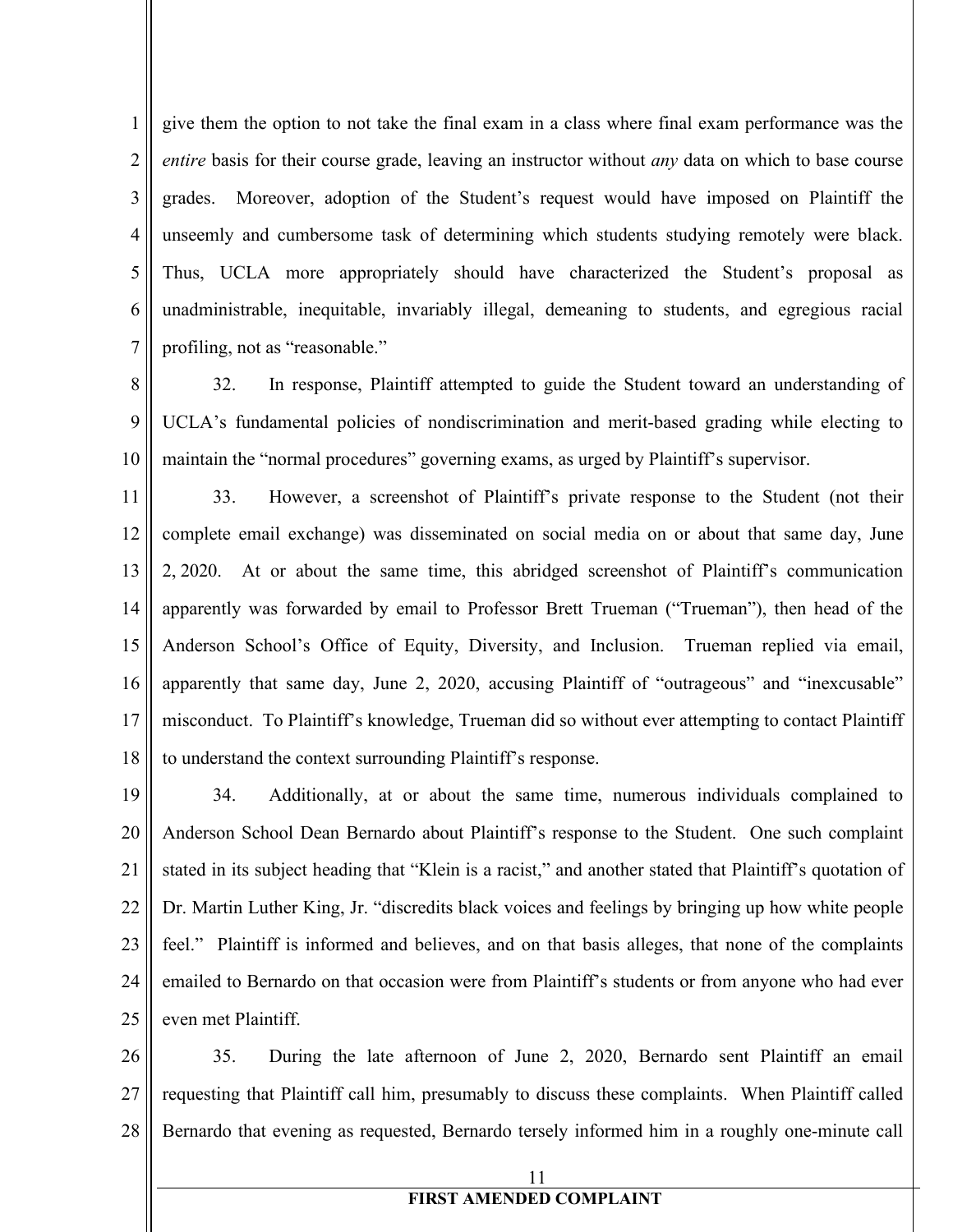1 2 3 that Bernardo was referring Plaintiff to the "DPO" (*i.e.*, the UCLA Discrimination Prevention Office). Bernardo then abruptly hung up the phone before Plaintiff could respond. Plaintiff tried to call Bernardo back a few minutes later, but Bernardo did not answer.

4 5

- 36. The following day, Bernardo sent a barrage of identical emails to those who had submitted complaints (copying Plaintiff and the DPO) stating:
- 6
- 7

8

9

Thank you for reaching out. This professor's email is outrageous and simply inexcusable. We are investigating the situation and plan to address it. On behalf of Anderson, please accept my apology for the very hurtful sentiments expressed in this message. Please know that respect and equality for all are core principles at Anderson.

10 11 12 13 14 15 16 17 18 19 20 37. Although the Dean characterized Plaintiff's email as "inexcusable" and "very hurtful," the Student himself seemingly shrugged off Plaintiff's questions as merely "rhetorical," resumed his studying, and earned a course grade of "A." The Student later proceeded to enroll in yet another class taught by Plaintiff even though he instead could have selected multiple other classes not taught by Plaintiff. Also, these emails sent by the Dean characterized Plaintiff as not supporting equality or the School's "core principles," which was patently false. In fact, Plaintiff's conduct had unfailingly *upheld* equality and other Anderson School "core principles," including those manifested by his supervisor's guidance that professors not grant special exam accommodations. As noted in a comment that later appeared in UCLA Law Professor Eugene Volokh's blog, the Volokh Conspiracy: "It cannot be that UCLA expects its faculty to engage in insubordination, and punishes them when they follow UCLA's directives and policy."

- 21 22 23 38. On or about June 3, 2020, the Anderson School's official Twitter account (@Anderson) issued the following "tweet" about Plaintiff to the general public, once again implying that Plaintiff did not believe in equality of treatment for all:
	- Respect and equality for all are core principles at UCLA Anderson. It is deeply disturbing to learn of this email, which we are investigating. We apologize to the student who received it and to all those who have been as upset and offended by it as we are ourselves.
- 26

24

25

27 28 Again, the Anderson School claimed to have been "upset and offended" and "deeply disturb[ed]" by a private email dialogue between others even though the Student who had initiated and

12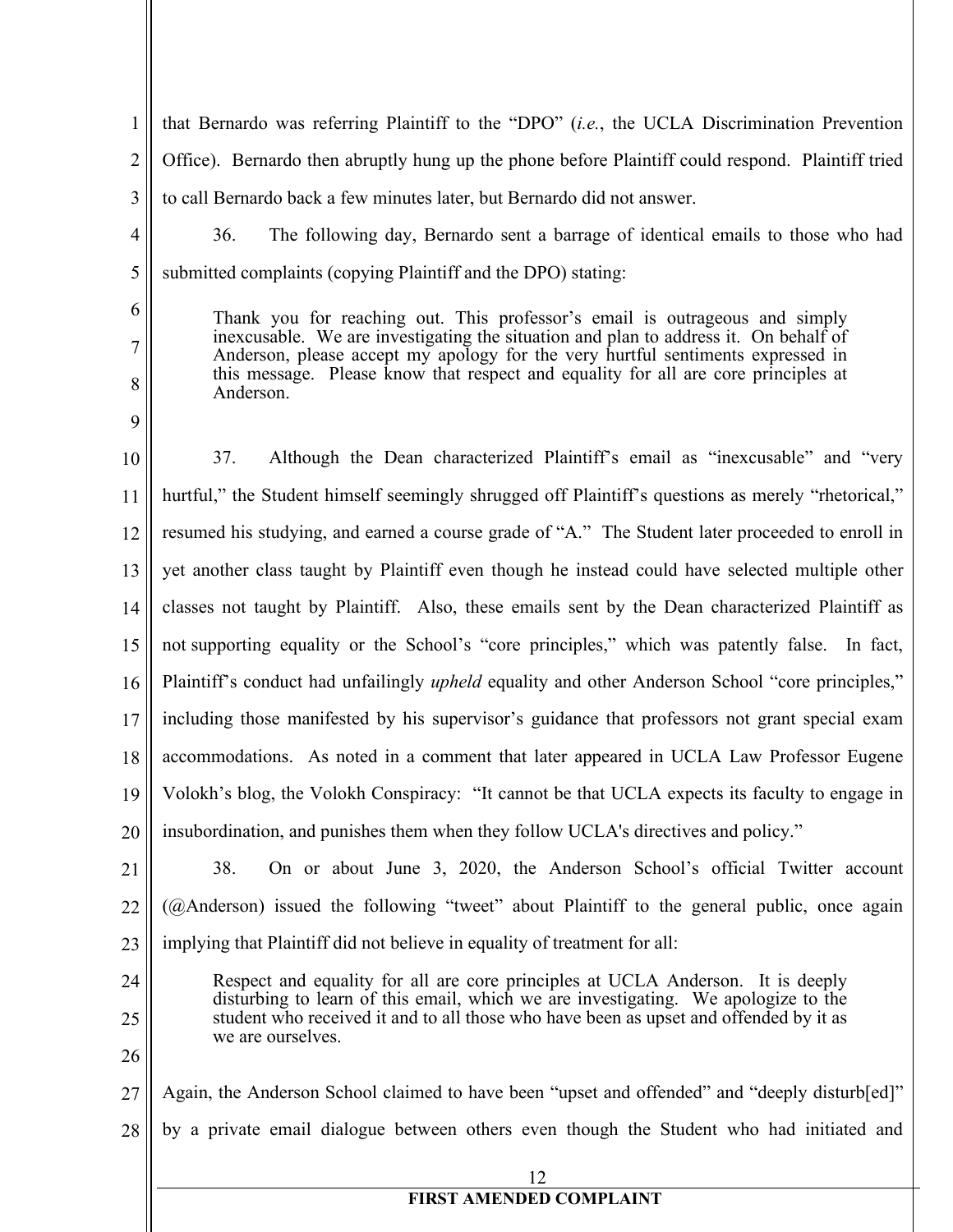1 2 participated in that dialogue distinctly *was not*. Thus, the School doubled down on creating the false impression that Plaintiff did not adhere to the School's stated core principles.

3 4 5 6 7 8 9 39. During the same early morning hours on June 3, 2020, the Anderson School urgently requested permission from the University to suspend and ultimately terminate Plaintiff's employment. In an email to the UCLA Campus Human Resources department, an Anderson School administrator stated: "URGENT ISSUE . . . There is currently a change.org petition with 12,000 signatures. We need to remove [Plaintiff] from the remainder of the quarter. . . . What disciplinary actions can we take? This may very well impact his reappointment following this current academic year. How do we proceed with this?"

10 11 12 13 40. UCLA Campus Human Resources promptly replied with this instruction: "**The School cannot take any action** against [Plaintiff's] appointment, including any discipline or non-appointment at this time. **Further inquiry is warranted before action can be taken."** (Emphasis added.)

14 15 16 17 18 19 20 21 22 23 24 41. Nonetheless, later that same day, Bernardo issued a written "Notice of Administrative Leave" that stated: "You are not to conduct any work for the UCLA Anderson School of Management; nor are you to come to the UCLA Anderson School of Management while on this leave" (the "Bernardo Notice"). The only purported explanation in the Bernardo Notice for this disciplinary action stated: "You are being placed on leave to allow the University to review allegations regarding behavior made in the course and scope of your position as a Continuing Lecturer that is inconsistent with APM-015." This cryptic reference in the Bernardo Notice to "APM-015" was to the *entire* UCLA Faculty Code of Conduct (the "Faculty Code"). Notably, the Bernardo Notice failed to identify any *specific* enumerated act of "unacceptable conduct" in the Faculty Code of Conduct that even remotely could have been a violation of Plaintiff's employment contract.

25 26 27 28 42. On or about June 4, 2020, Bernardo published the following message about Plaintiff to all recipients on the Anderson School's email list-serv, which Plaintiff is informed and believes consists of all of his faculty colleagues and over 40,000 alumni of the "Anderson School community":

## 13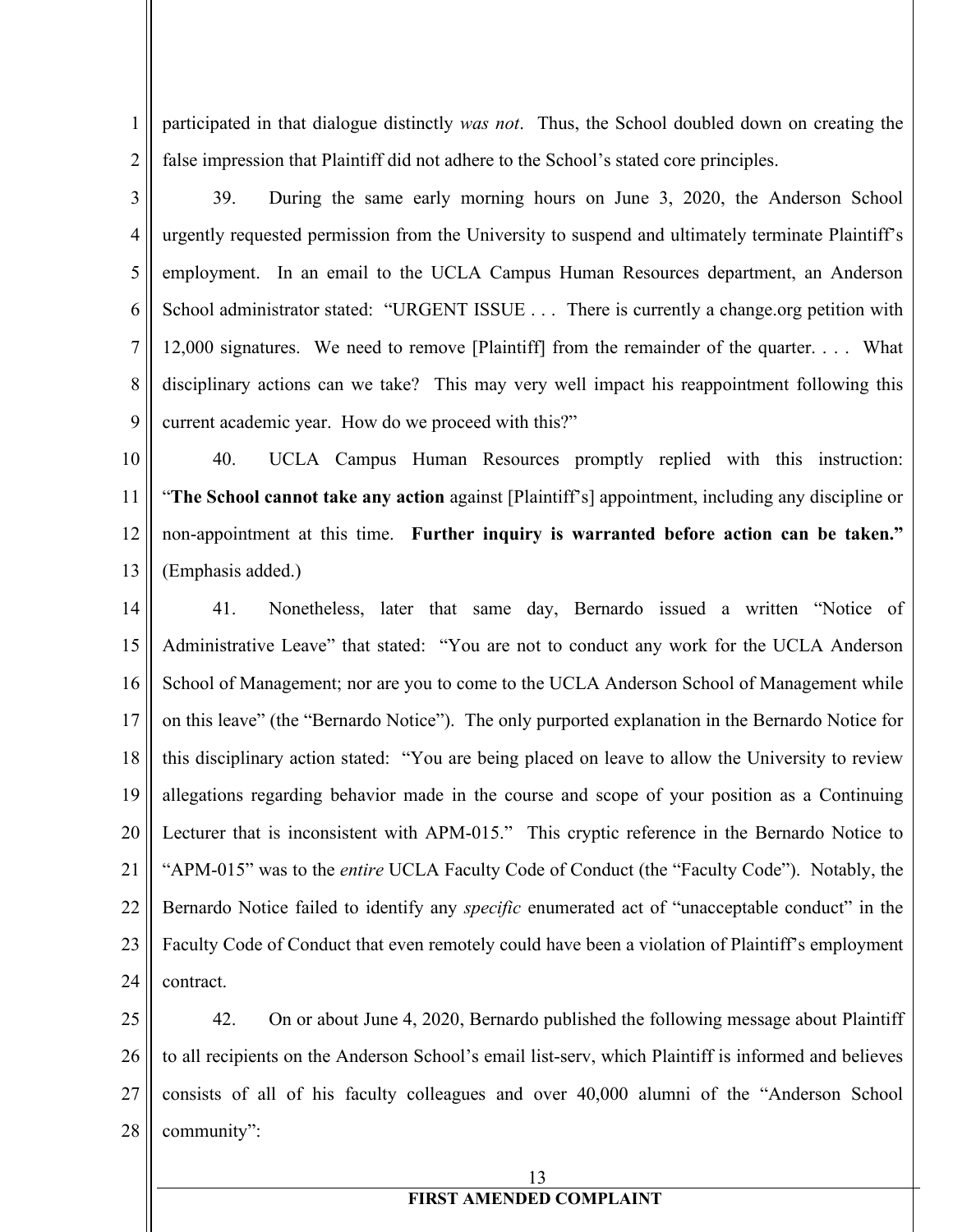| $\mathbf 1$    | Dear UCLA Anderson Community:                                                                                                                                                                                                                                  |
|----------------|----------------------------------------------------------------------------------------------------------------------------------------------------------------------------------------------------------------------------------------------------------------|
| 2<br>3         | On Tuesday, June 2, we were alerted to troubling conduct by one of our lecturers in<br>the undergraduate accounting program. Our concerns have now been shared with<br>all appropriate UCLA investigative offices.                                             |
| $\overline{4}$ | Providing a safe, respectful and equitable environment in which students can                                                                                                                                                                                   |
| 5              | effectively learn is fundamental to UCLA's mission. We share common principles<br>across the university of integrity, excellence, accountability, respect and service.<br>Conduct that demonstrates a disregard for our core principles, including an abuse of |
| 6              | power, is not acceptable.                                                                                                                                                                                                                                      |
| 7              | The lecturer is currently on leave from campus. His courses have been reassigned to<br>other instructors.                                                                                                                                                      |
| 8              | If anyone in our community ever feels unfairly treated or maligned because of                                                                                                                                                                                  |
| 9              | identity, I urge you to contact Asst. Dean Heather Caruso or Professor Brett<br>Trueman, our Equity, Diversity and Inclusion leader for students, staff and faculty.                                                                                           |
| 10             | You are also free to report an incident directly to UCLA's EDI office.                                                                                                                                                                                         |
| 11             | Further, I ask that each of us – students, faculty and staff – help foster a strong<br>Anderson culture of inclusivity that will assure effective learning for all students.                                                                                   |
| 12             | In the months ahead, we will also work together to identify initiatives that Anderson<br>might undertake to advance greater equity in the broader community.                                                                                                   |
| 13             | I deeply regret the increased pain and anger that our community has experienced at                                                                                                                                                                             |
| 14             | this very difficult time. We must and will hold each other to higher standards.                                                                                                                                                                                |
| 15             | I hope we can use this event as an opportunity to recommit to respect, equity and<br>compassion in all of our words and actions.                                                                                                                               |
| 16             | Best,                                                                                                                                                                                                                                                          |
| 17<br>18       | Antonio Bernardo<br>Dean and John E. Anderson Chair in Management                                                                                                                                                                                              |
| 19             | Bernardo knew or should have known that widespread public disclosure of<br>43.                                                                                                                                                                                 |
| 20             | his decision to summarily place Plaintiff on leave from campus and reassign his teaching duties to                                                                                                                                                             |
| 21             | other instructors ("Confidential Personnel Action") would have devastating consequences for                                                                                                                                                                    |
| 22             | Plaintiff.<br>Moreover, Bernardo knew or should have known that public disclosure of the                                                                                                                                                                       |
| 23             | Confidential Personnel Action would violate the University's admonition he had received the                                                                                                                                                                    |
| 24             | previous day that "further inquiry is warranted before action can be taken" against Plaintiff. And                                                                                                                                                             |
| 25             | Bernardo knew or should have known that public disclosure of the Confidential Personnel Action                                                                                                                                                                 |
| 26             | would violate University rules prohibiting such disclosure.                                                                                                                                                                                                    |
| 27             | Additionally, the above email created the false impression that Plaintiff had engaged<br>44.                                                                                                                                                                   |
| 28             | in conduct which demonstrated a disregard for the University's "common principles" of equal                                                                                                                                                                    |
|                | 14                                                                                                                                                                                                                                                             |
|                | FIRST AMENDED COMPLAINT                                                                                                                                                                                                                                        |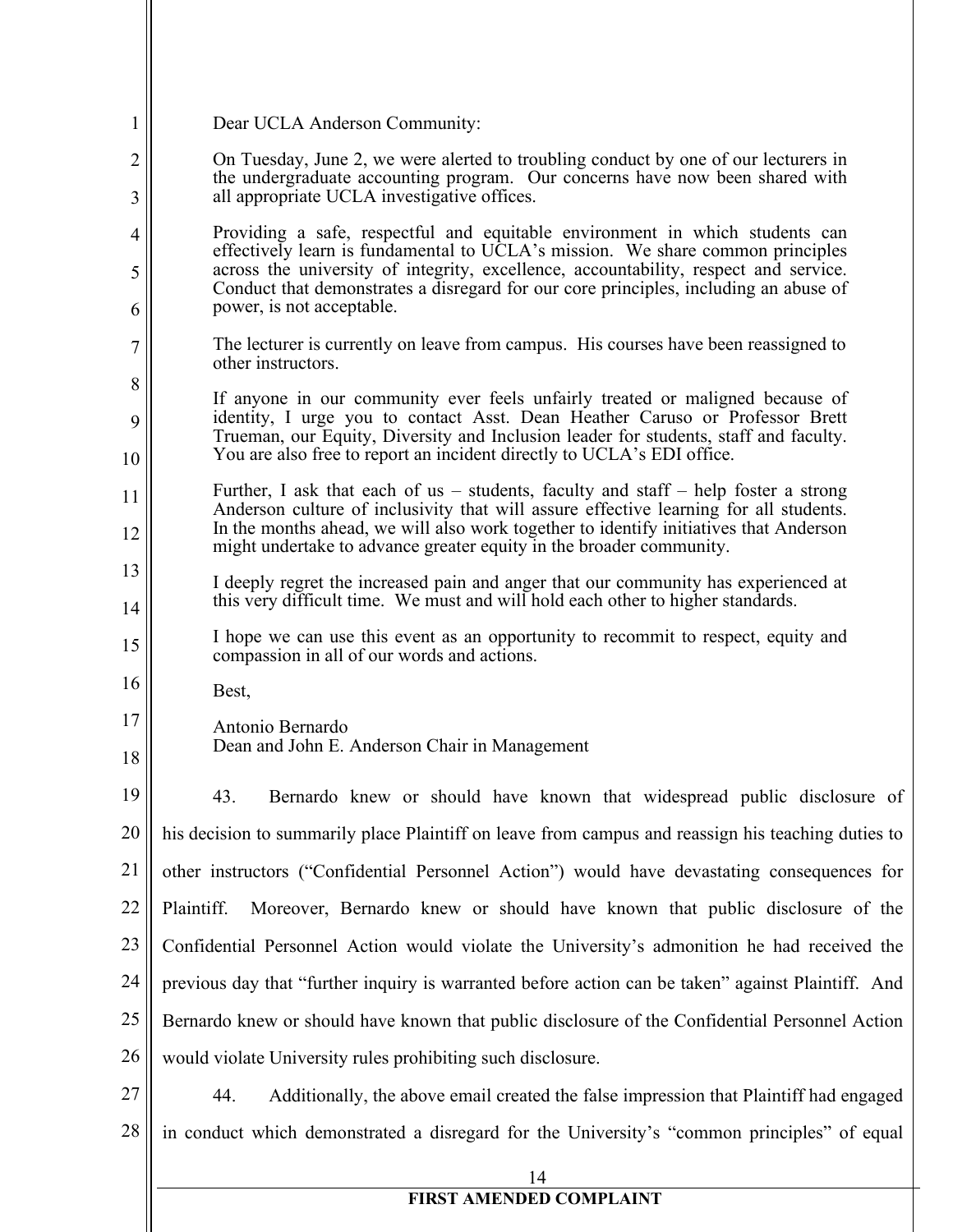1 2 treatment for all, and that Plaintiff had engaged in an actionable "abuse of power." None of this was even remotely true.

3 4 5 6 7 45. Furthermore, the above email notably failed to mention that the Student had sent Plaintiff a form letter requesting race-based grading, that such a policy would be improper, or that the Student had apologized to Plaintiff. Moreover, the email did not mention that the Email Exchange reflected Plaintiff's commitment to equitable learning, integrity, excellence, accountability, respect and service.

8 9 10 11 46. Throughout his employment at UCLA, Plaintiff is unaware of any UCLA Anderson School faculty member ever being placed on administrative leave and relieved of teaching duties while a class was ongoing. Thus, to Plaintiff's knowledge, Bernardo's action and public disclosure of the Confidential Personnel Action were unprecedented.

12 13 14 15 16 17 18 19 20 21 47. Indeed, the extraordinary nature of the Confidential Personnel Action itself, combined with Bernardo's accusations about Plaintiff, created the public misperception that Plaintiff's conduct must have inflicted severe harm on a student and been so egregious that it rose to being an abuse of power untethered from the stated core principles of the University. Therefore, Defendants' public disclosure of the Confidential Personnel Action – *in and of itself* – has resulted in substantial harm to Plaintiff, as herein alleged. Moreover, in our modern world of instantaneous and far-reaching online communication, it was reasonably foreseeable by Defendants that their accusations against Plaintiff and their public disclosure of the Confidential Personnel Action would be widely circulated online, thereby dramatically multiplying Plaintiff's reputational damage.

22 23 24 48. On or about June 8, 2020, Professor Carla Hayn ("Hayn"), Chair of the Anderson School Faculty Executive Committee, sent an email to "All Faculty" of the Anderson School that stated, in pertinent part:

We, the members of the Faculty Executive Committee, were saddened to learn about the troubling conduct of one of our instructors. We share Tony [Bernardo's] concerns and join his call for fostering a strong culture of inclusivity, diversity, respect and equity among all members of the Anderson community including faculty, staff and students.

28

25

26

27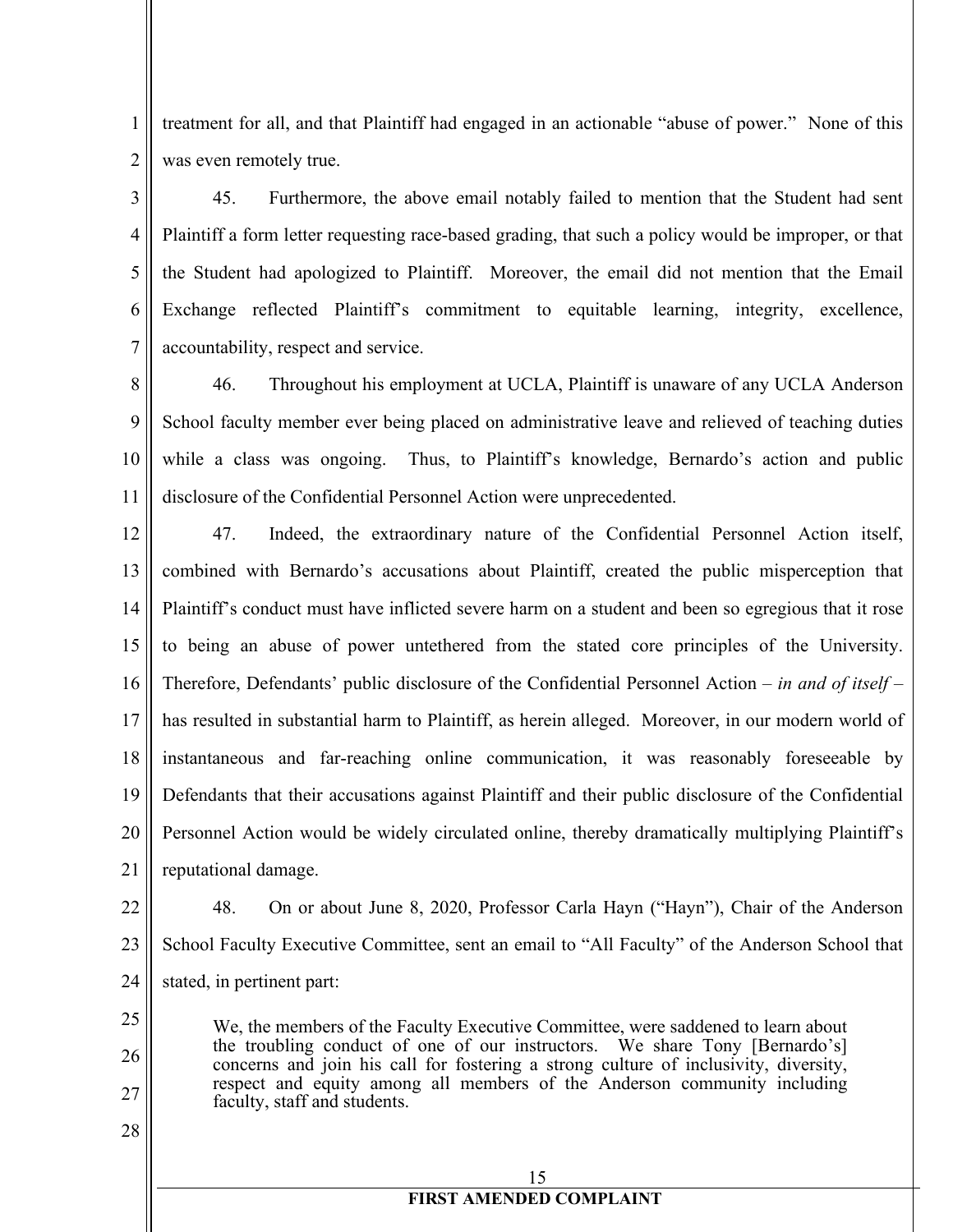| 1<br>$\overline{2}$ | As faculty members we play several important roles as the University. We share our<br>knowledge and enthusiasm about our areas of expertise. We create safe and<br>supportive learning environments. Equally important, we are role models, setting an<br>example of how we hope our students will learn and grow both during the time at |
|---------------------|-------------------------------------------------------------------------------------------------------------------------------------------------------------------------------------------------------------------------------------------------------------------------------------------------------------------------------------------|
| 3                   | UCLA and later as they go through life. Any instructor who fails as a role model<br>also fails to promote a safe and supportive learning environment.                                                                                                                                                                                     |
| $\overline{4}$      |                                                                                                                                                                                                                                                                                                                                           |
| 5                   | Here again, the University recklessly attacked Plaintiff, casting Plaintiff as not being committed to                                                                                                                                                                                                                                     |
| 6                   | "inclusivity, diversity, respect and equity." This insinuation was false, highly offensive and totally                                                                                                                                                                                                                                    |
| 7                   | inconsistent with the tenor and substance of the Email Exchange.<br>Like Bernardo's                                                                                                                                                                                                                                                       |
| 8                   | communications, this School message wrongfully implied that Plaintiff had acted improperly and                                                                                                                                                                                                                                            |
| 9                   | was not committed to UCLA's core values when in fact Plaintiff had demonstrated his                                                                                                                                                                                                                                                       |
| 10                  | commitment to UCLA's values in the Email Exchange. And like the other emails mentioned                                                                                                                                                                                                                                                    |
| 11                  | above, this email omitted any details about the Email Exchange, thereby creating a false                                                                                                                                                                                                                                                  |
| 12                  | impression about the participants' dialogue.                                                                                                                                                                                                                                                                                              |
| 13                  | 49.<br>On or about June 10, 2020, the Foundation for Individual Rights in Education                                                                                                                                                                                                                                                       |
| 14                  | ("FIRE") – a highly-respected, non-partisan organization defending free speech on campuses –                                                                                                                                                                                                                                              |
| 15                  | sent a letter to the University (the "FIRE Letter") that stated in pertinent part:                                                                                                                                                                                                                                                        |
| 16                  | FIRE appreciates that the University of California Los Angeles (UCLA) remains<br>one of the few institutions in the country whose policies earn a 'green light' rating                                                                                                                                                                    |
| 17<br>18            | from FIRE. We are, however, concerned that Continuing Lecturer Gordon Klein<br>has been placed on a mandatory leave due to the controversy over his refusal – as                                                                                                                                                                          |
| 19                  | directed by UCLA and pursuant to its policies - to alter his final exam schedule or<br>grading policies for black students.                                                                                                                                                                                                               |
| 20                  | While some may disagree with Klein's approach, his right to academic freedom<br>encompasses the right to manage the content and direction of his course. Further,                                                                                                                                                                         |
| 21                  | his email exchange with the student who proposed an altered schedule and grading<br>policies, with whom Klein had a prior cordial relationship, did not amount to                                                                                                                                                                         |
| 22                  | unlawful harassment or discriminatory conduct. On the contrary, that exchange<br>represented a discussion about university policies and how the institution should                                                                                                                                                                        |
| 23                  | respond to the civil unrest following the homicide of George Floyd. Accordingly,<br>UCLA's decision to place Klein on leave is incompatible with the university's First                                                                                                                                                                   |
| 24                  | Amendment obligations and the basic tenets of academic freedom. FIRE calls on<br>UCLA to immediately reinstate Klein.                                                                                                                                                                                                                     |
| 25                  | The FIRE Letter further stated: "Surely, UCLA does not intend to send the message that its                                                                                                                                                                                                                                                |
| 26                  | faculty members must grant or deny privileges or obligations based on race."                                                                                                                                                                                                                                                              |
| 27                  | 50.<br>On or about June 16, 2020, the Anderson Office of Alumni Relations circulated, in                                                                                                                                                                                                                                                  |
| 28                  | pertinent part, the following email to the Anderson School's "Alumni Community":                                                                                                                                                                                                                                                          |
|                     |                                                                                                                                                                                                                                                                                                                                           |
|                     | 16<br><b>FIRST AMENDED COMPLAINT</b>                                                                                                                                                                                                                                                                                                      |
|                     |                                                                                                                                                                                                                                                                                                                                           |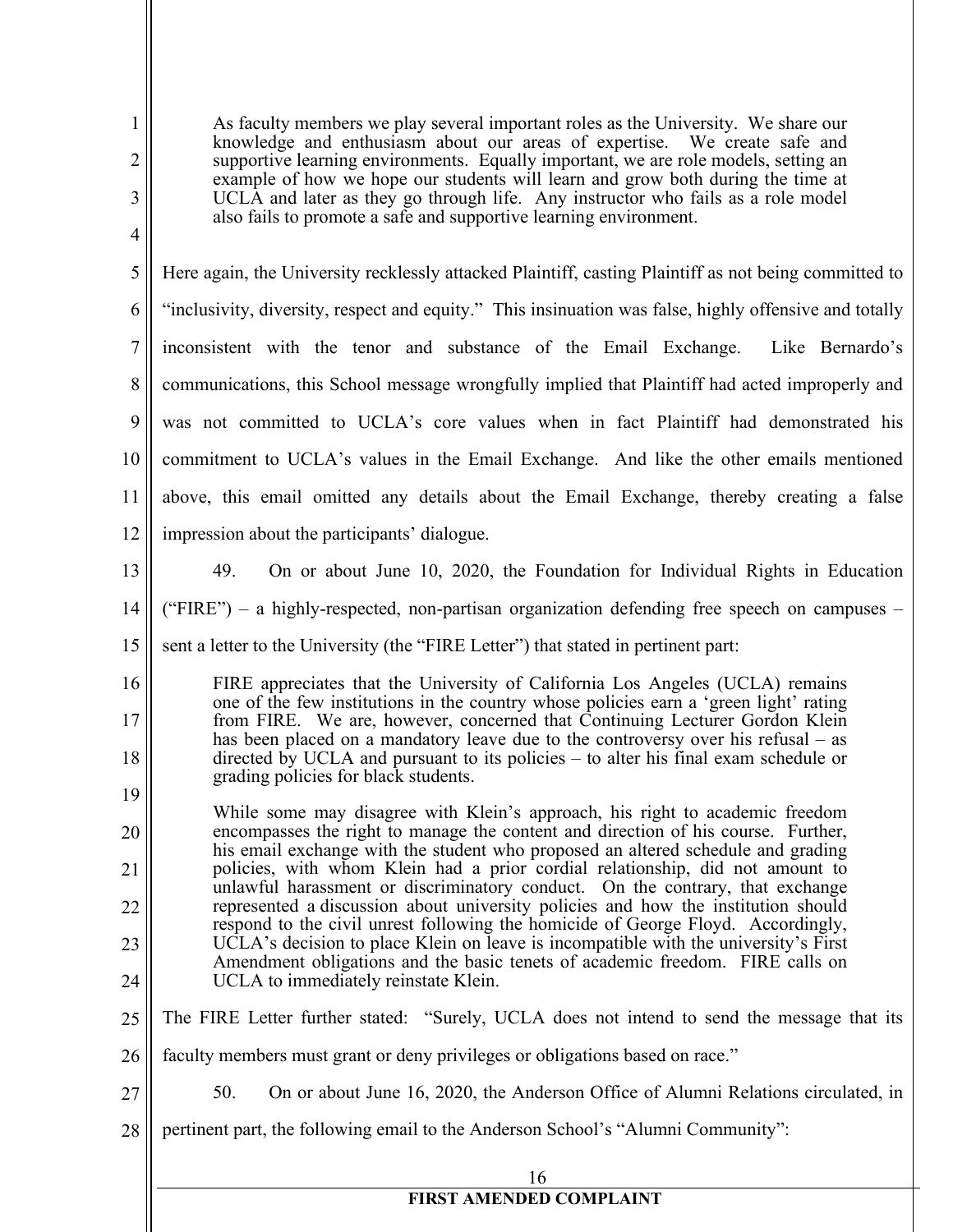During a time when the pain of ongoing racial injustice, compounded with the impact of the Coronavirus pandemic, is dominating our attention we recognize that many in our UCLA Anderson community may be feeling overwhelmed and experiencing anger, fear and sadness. Some of this frustration has been expressed through dynamic and mostly constructive conversations on our alumni relations channels about Black Lives Matter as well as the incidents that led to the current review of Anderson Lecturer Gordon Klein's actions.

1

2

3

4

5

6

7

At UCLA and UCLA Anderson, we hold basic values and principles as a Community that reject racism and violence and uphold respect for all, appreciation of diversity and a responsibility to address historical and divisive biases through education, research and dialogue. Read Dean Bernardo's Racial Injustice Community Update from May 29, 2020.

8 9 10 11 12 13 Defendants' decision to mention Plaintiff by name adjacent to the next sentence that the Anderson School "as a Community . . . reject[s] racism and violence" falsely cast Plaintiff as being guilty of supporting "racism and violence." Moreover, the email failed to mention that "Gordon Klein's actions" *opposed* a proposal for a discriminatory, race-based, divisive, preferential grading scheme. In short, Plaintiff's actions reinforced, rather than abandoned, "basic values and principles" of the UCLA community.

14 15 16 17 18 19 20 51. In or about the period from June 4 through June 10, 2020, the foregoing events garnered substantial national and international media attention. Plaintiff began receiving death threats on his UCLA voicemail and by email, which he shared with the Los Angeles County Sheriff and the Federal Bureau of Investigation. One such emailed threat sent to Plaintiff's UCLA email account on or about June 11, 2020 stated: "You are a typical bigoted, prejudiced and racist dirty, filthy, crooked, arrogant Jew kike mother fucker! Too bad Hitler and the Nazis are not around to give you a much needed Zyklon B shower."

21 22 23 24 25 52. On or about June 9, 2020, national media reported that local police were surrounding Plaintiff's residence for his protection. Nevertheless, Plaintiff was not contacted by UCLA's Threat Manager, Chris Silva ("Silva"), to inquire about Plaintiff's physical safety until on or about June 19, 2020 – ten days after serious physical threats against Plaintiff had been widely reported.

26 27 28 53. In or about the period June 5 through June 10, 2020, in an effort to stem the onslaught of negative publicity that was being ginned up by Defendants, Plaintiff participated in media interviews that were widely published on television, traditional print media, and online. In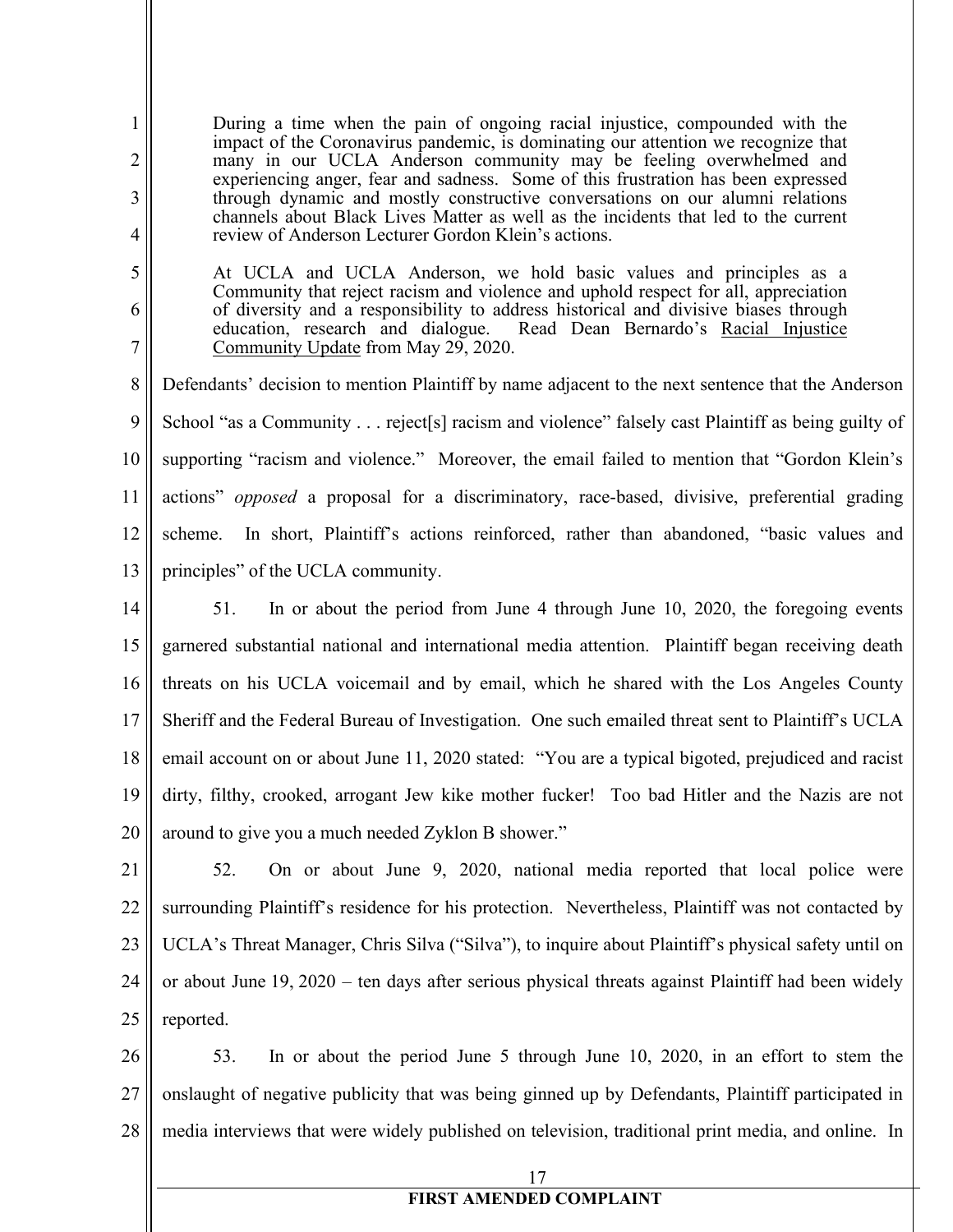1 2 3 4 5 6 these interviews, Plaintiff criticized Bernardo for having served him up as a "sacrificial lamb" in furtherance of the Anderson School's public relations efforts to rehabilitate its longstanding reputation as an institution that is riddled with bias based on race, ethnicity, and gender, according to an official School document. Plaintiff also specifically mentioned that there is only one black professor with tenure at the Anderson School, and none have been granted tenure in several decades. 11

7 8 9 10 11 12 54. On or about June 11, 2020, in apparent retaliation for Plaintiff having spoken out publicly, Defendants hired other faculty members to replace Plaintiff as the instructor of Summer 2020 academic quarter classes for which Plaintiff previously had executed supplemental contracts. By doing so, the Anderson School administration again defied the University's directive that "[t]he School cannot take any action against [Plaintiff's] appointment." Bernardo also appointed an administrator at the Anderson School, Caskey, to monitor and censor Plaintiff's outbound emails.

13 14 15 16 17 18 19 55. Moreover, Defendants communicated this personnel action by blocking Plaintiff's access to the University server utilized in conducting his Summer 2020 classes and by replacing his name as the instructor of record with the names of colleagues. From Plaintiff's perspective, by doing so, Defendants implicitly threatened Plaintiff with loss of income and caused Plaintiff to fear he was on the verge of suffering a complete loss of his UCLA employment. Plaintiff also learned that one or more of his faculty colleagues had signed supplemental employment contracts to replace him.

20 21 22 23 24 25 56. On Sunday, June 21, 2020, Bernardo on behalf of the Anderson School suddenly and without prior discussion sent the following notice to Plaintiff: "This letter is to inform you that your paid administrative leave will end today, June 21, 2020. You are therefore expected to commence teaching . . . [tomorrow] on June 22, 2020 . . . ." Thus, despite having previously communicated to Plaintiff that he would not be teaching during the Summer 2020 quarter, Defendants abruptly – *i.e.*, without providing Plaintiff with advance notice or the availability of

26

<sup>27</sup> 28 See "Anderson Grad School of Mgmt," https://equity.ucla.edu/data-hub/senate-facultydiversity/.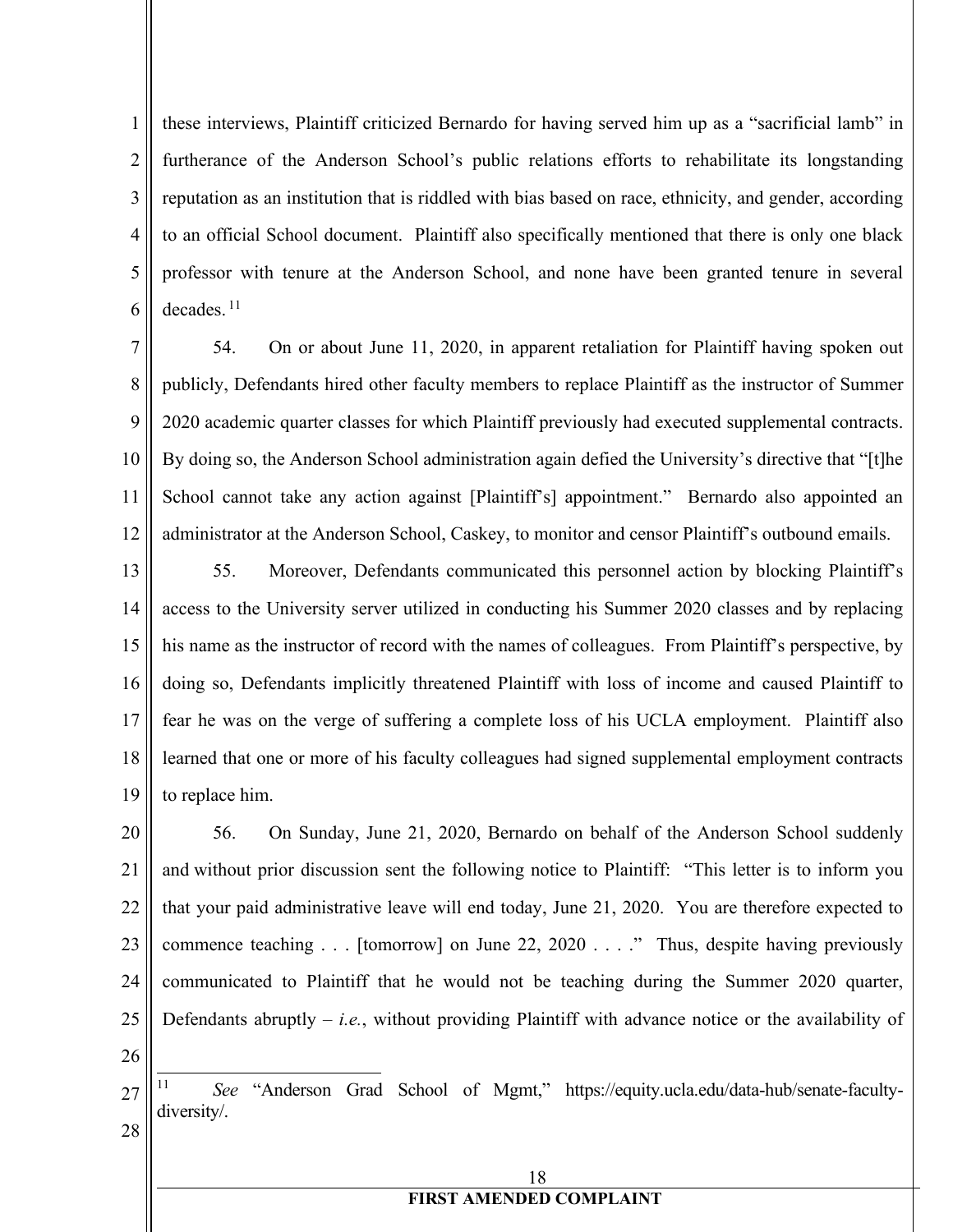| $\mathbf{1}$     | necessary technology support personnel – informed Plaintiff on Father's Day Sunday that he was                                                                                                                                                                          |
|------------------|-------------------------------------------------------------------------------------------------------------------------------------------------------------------------------------------------------------------------------------------------------------------------|
| $\overline{2}$   | required to commence teaching Summer Session courses the following day. Despite this                                                                                                                                                                                    |
| 3                | discourteous treatment, and consistent with his longstanding dedication to UCLA, Plaintiff altered                                                                                                                                                                      |
| $\overline{4}$   | his plans on this family holiday to do the best he could to comply with Defendants' demand.                                                                                                                                                                             |
| 5                | Plaintiff was shocked to see that, notwithstanding Plaintiff's unconditional<br>57.                                                                                                                                                                                     |
| 6                | reinstatement, Bernardo concurrently on June 21, 2020 emailed the following communication                                                                                                                                                                               |
| $\boldsymbol{7}$ | about Plaintiff to the entire Anderson School list-serv:                                                                                                                                                                                                                |
| 8                | Dear Anderson Community:                                                                                                                                                                                                                                                |
| 9                | I wrote to you two weeks ago about the feelings of distress and anger permeating our                                                                                                                                                                                    |
| 10               | community and the need to treat one another with kindness and respect, especially at<br>difficult times like this. Part of my job, my priority, is to strengthen and advance a                                                                                          |
| 11               | culture here at Anderson that is based on respect and trust. We need that culture now<br>more than ever.                                                                                                                                                                |
| 12               | Through this period of crisis, uncertainty and change, we must be able to depend on<br>each other for understanding and support just as we rely on one another for                                                                                                      |
| 13               | intellectual challenge and growth.                                                                                                                                                                                                                                      |
| 14               | Recently, students expressed concern about an undergraduate lecturer and how he<br>responded to a student's request for understanding during protests against racial                                                                                                    |
| 15               | Many of the details have been circulating widely in social media.<br>injustice.<br>Nevertheless, because the University must protect the privacy rights of all                                                                                                          |
| 16               | employees, I cannot comment on this matter with the full transparency that I would<br>like. What I can do is share my values and vision for Anderson as its dean.                                                                                                       |
| 17               | First, let me be clear that I take very seriously the values of freedom of expression                                                                                                                                                                                   |
| 18               | and the freedom of intellectual inquiry. I value them not only because of the First<br>Amendment but because those values are critical to any great research and teaching                                                                                               |
| 19               | institution.<br>Second, I recognize that no value is limitless in practice. Academic freedom                                                                                                                                                                            |
| 20               | protects the content of academic programming and grading evaluation, but it does<br>not protect everything a lecturer does. For example, it does not protect bad teaching                                                                                               |
| 21<br>22         | or failures to respond to students asking for information about office hours.<br>All<br>faculty can and should be held accountable for how well we discharge our                                                                                                        |
| 23               | responsibilities as teachers at Anderson.                                                                                                                                                                                                                               |
| 24               | Third, the faculty own an ethical duty to demonstrate respect for students as<br>individuals and to adhere to our roles as intellectual guides and counselors. In my                                                                                                    |
| 25               | view, we have a sacred responsibility when we teach, and even as we push our<br>students to stretch the limits of their understanding and capacity, that should never be                                                                                                |
| 26               | done with callousness or condescension. It is my responsibility to hold our<br>community to our highest standards, in accordance with UCLA principles and<br>policies.                                                                                                  |
| 27<br>28         | Fourth, we must protect due process through our administrative procedures to ensure<br>fair and equitable treatment of all. When there are allegations of misconduct, all<br>institutions, including the University, must have clear, consistent procedures to find the |
|                  |                                                                                                                                                                                                                                                                         |
|                  | <b>FIRST AMENDED COMPLAINT</b>                                                                                                                                                                                                                                          |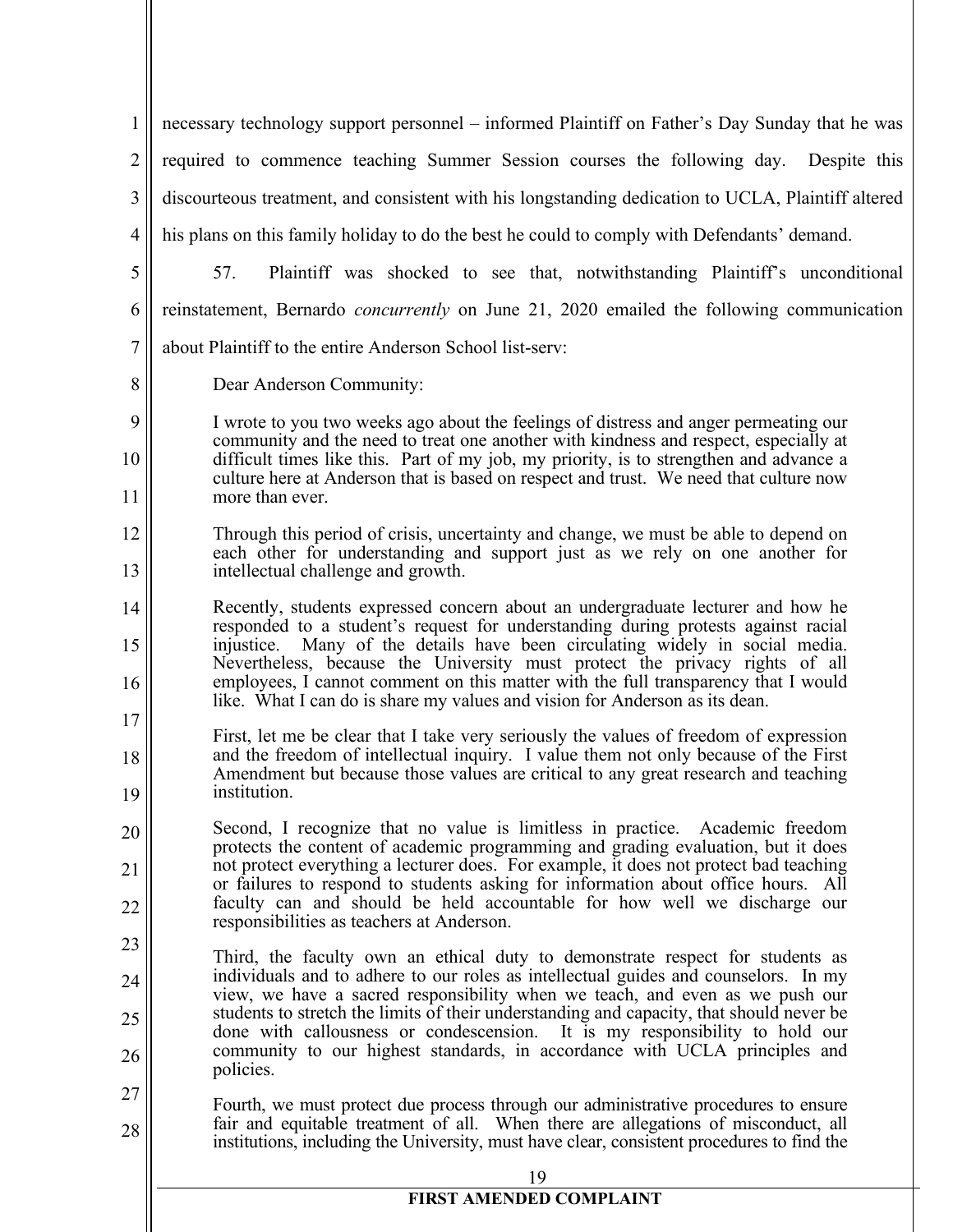1 2 3 4 5 6 7 8 9 10 11 12 13 14 15 16 17 18 19 20 21 22 23 24 25 26 27 28 20 facts, decide where they violate norms, and provide avenues for appeal. This is how the rule of law plays out in a University. It takes time, but it protects the interests of all. In some instances that means immediate action cannot be taken, or may mean that certain measures can only be implemented on a short-term basis even if the administrative process continues. We must all be patient and allow the process to play out. Having said that, I believe Anderson needs to do more now to acknowledge, explore and address the systemic issues that allow bias and inequality in our community and within our school. We need to create norms for our community that explicitly set behavior expectations as well as specific processes to reinforce and uphold them. I've learned through this experience that we have much more work to do to advance the culture and environment of our aspirations. To that end, I am committing to work in partnership with students, faculty and staff at Anderson, and potentially across UCLA, to explore new models for motivating and enforcing the behavioral changes necessary to fully and consistently live our principles. This will be a core focus of my term as dean. Best, Antonio Bernardo Dean and John E. Anderson Chair in Management 58. This Father's Day Sunday email to the "Anderson Community" was highly false and misleading because Bernardo omitted the fact that about one hour earlier *he personally had reinstated* Plaintiff to resume full classroom duties. Such an oversight invariably was intentional and malicious. Moreover, in addition to this glaring omission, Bernardo inaccurately implied that: (i) the administrative "process" against Plaintiff was continuing even though Plaintiff had been reinstated; (ii) he was privy to negative "details" about Plaintiff but was precluded from disclosing them because of "the privacy rights of all employees"; (iii) Plaintiff ultimately would be appropriately punished after the process had "play[ed] out"; (iv) Plaintiff had engaged in "bad teaching"; and (v) Plaintiff had violated the University's "principles and policies." 59. Incredibly, in describing the Email Exchange, Dean Bernardo disingenuously said that the Student merely was seeking "understanding during protests for racial injustice." To the contrary, the Student did not ask Plaintiff for "understanding." Rather, the thrust of his request was asking Plaintiff to adopt a grading scheme that would boost black students' grades solely based on their race and asked for preferential treatment granting "leniency with Black students." If Plaintiff had acceded to this request, a firestorm of litigation and reputational harm to the University might well have resulted.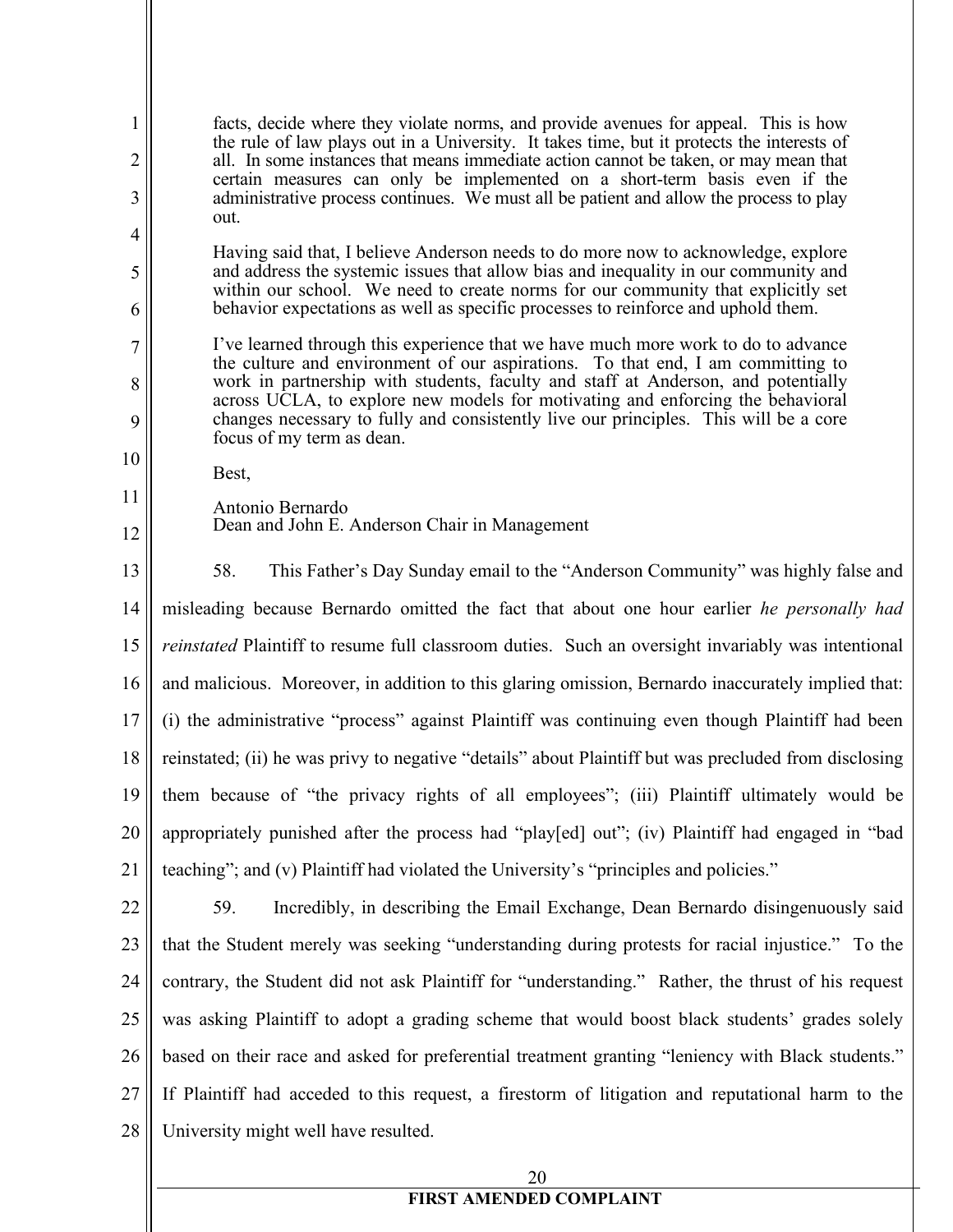| 1  | 60.<br>The UCLA Academic Senate Committee on Privilege and Tenure subsequently                                                                                                 |
|----|--------------------------------------------------------------------------------------------------------------------------------------------------------------------------------|
| 2  | issued a report criticizing Bernardo's Father's Day Sunday email, stating:                                                                                                     |
| 3  | The media frequently suggested that the administrative leave was indefinite, and some                                                                                          |
| 4  | of it asserted that he had been fired. The Dean's notice to Professor Klein stated its<br>duration as roughly two weeks, and indeed he was back teaching by June 22, but the   |
| 5  | communications to the Anderson community did not mention any end time.<br>The Dean's June 21 email to the Anderson community did not mention Professor                         |
| 6  | Klein's return to teaching. This increased the public perception that UCLA was<br>continuing to punish him.                                                                    |
| 7  | 61.<br>On or about June 30, 2020, another authoritative UCLA Academic Senate body –                                                                                            |
| 8  | the Academic Freedom Committee – expressed concerns about the Anderson School's conduct in                                                                                     |
| 9  | the following "Statement of the Committee on Academic Freedom":                                                                                                                |
| 10 | In response to a recent controversy surrounding an e-mail reply to a student by<br>Gordon Klein (a Lecturer in Accounting at the Anderson School), the UCLA Senate             |
| 11 | Committee on Academic Freedom underlines all instructors' freedom (protected by<br>APM-010) to express their views on grading policy as they determine to be                   |
| 12 | appropriate.                                                                                                                                                                   |
| 13 | Some people may disagree with Prof. Klein's views, and think that he should have<br>responded differently to a student's request that the grading structure be changed to      |
| 14 | "exercise compassion and leniency with Black students in the major."<br>– But<br>instructors are entitled and empowered to say "no" to such requests; and, just as             |
| 15 | students have every right to express their views on such matters to faculty and to<br>others, instructors are entitled to explain their views in turn to students. When any    |
| 16 | of us ask people to do things, especially based on a moral or political argument<br>about current events, those people are entitled to respond with their own moral or         |
| 17 | political views.                                                                                                                                                               |
| 18 | The process of evaluating the situation is proceeding at the Anderson School, and<br>our committee has no direct role in that process. Our concern instead is that any         |
| 19 | public announcement that an instructor is being placed on administrative leave for<br>what appears to be a particular statement – whether the statement happened in class,     |
| 20 | in an e-mail responding to a student, on social media, or wherever else – creates a<br>chilling effect for other instructors, especially untenured ones. It is the committee's |
| 21 | role to try to prevent such chilling effects.                                                                                                                                  |
| 22 | An academic institution like UCLA must remain a place for the expression of a wide<br>diversity of views and interpretations. It should also be a site of vigorous debate –    |
| 23 | including by students, by faculty, and be others – so that those exposed to our<br>participating in these discussions have the opportunity to hear a range of opinions as      |
| 24 | they formulate their own views.                                                                                                                                                |
| 25 | 62.<br>On or about July 22, 2020, UCLA's Discrimination Prevention Office issued a letter                                                                                      |
| 26 | to Plaintiff stating in pertinent part that the complaint filed against him did not merit "pursuling] a                                                                        |
| 27 | formal investigation":                                                                                                                                                         |
| 28 |                                                                                                                                                                                |
|    | 21                                                                                                                                                                             |
|    | <b>FIRST AMENDED COMPLAINT</b>                                                                                                                                                 |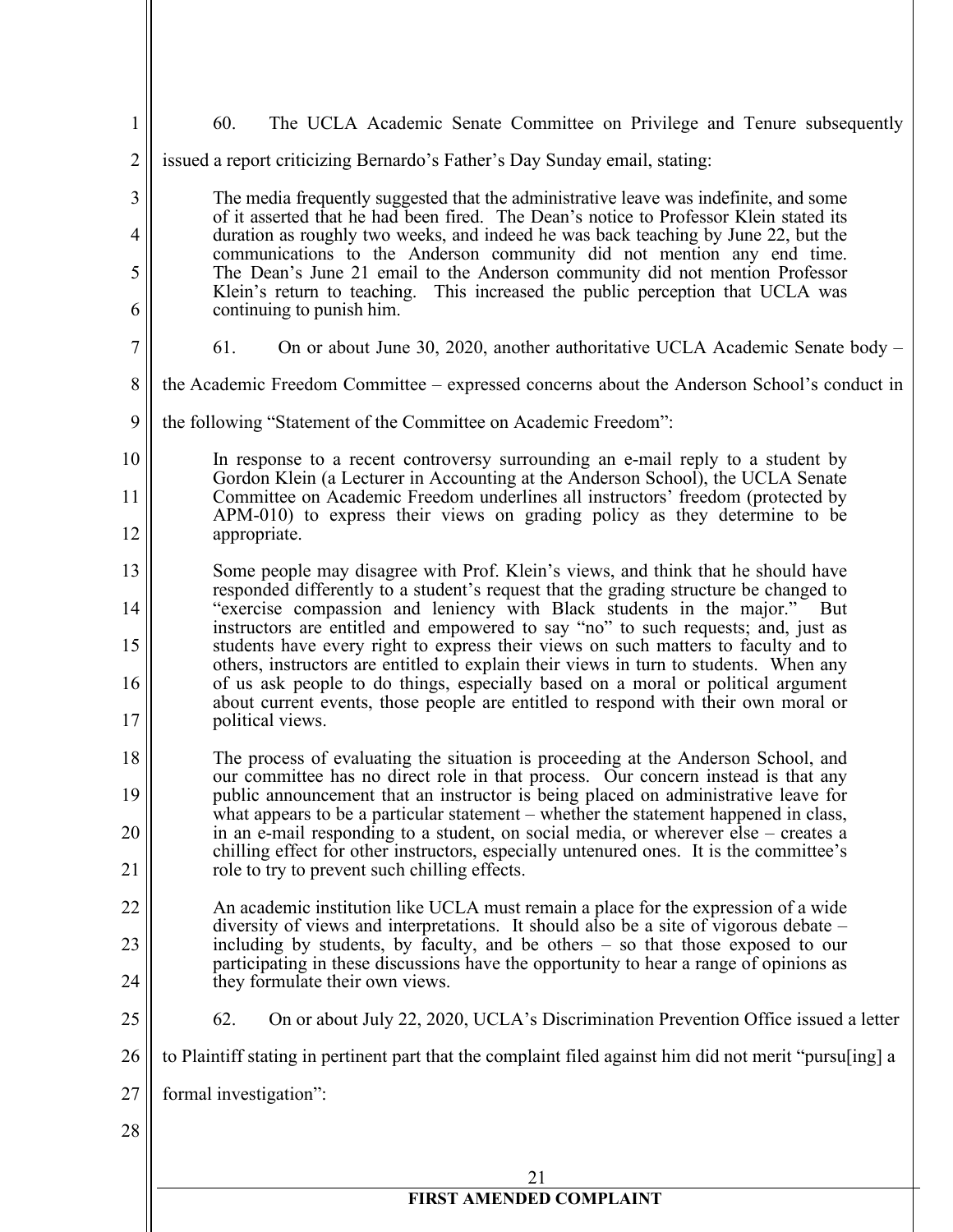After reviewing the complaint and assessing the relevant information available to us, DPO has determined that we will close this matter and will not pursue a formal investigation.

3 4 5 6 7 8 9 10 11 63. Nevertheless, Plaintiff continues to fear for his physical safety and security at UCLA as a result of Defendants' unlawful conduct. On or about July 31, 2020, Plaintiff wrote to UCLA Threat Manager Silva, informing him that a psychiatrist had diagnosed that Plaintiff was suffering from PTSD. Plaintiff inquired: "I was wondering what protection I reasonably may request from your office." Plaintiff received no reply. In or about March 2021, Plaintiff shared with the UCLA Police Department another anti-Semitic death threat that Plaintiff had received on his campus voicemail. Although the police informed Plaintiff that this information would be reported to the UCLA Threat Manager, to date Plaintiff has received no further communication from the Threat Protection Office.

12

1

2

#### **C. The Resulting Substantial Damage To Plaintiff**

13 14 15 64. As a proximate result of Defendants' unlawful conduct herein alleged, Plaintiff has suffered severe emotional distress, trauma, and physical ailments for which he has been treated by his primary care physician, a gastrointestinal physician, and a psychiatrist.

16 17 18 19 20 21 22 65. Plaintiff also has suffered substantial loss of income as a proximate result of defendants' public disclosure of the Confidential Personnel Action and other unlawful conduct herein alleged. Since approximately 2008, Plaintiff has maintained a highly successful private consulting practice as an expert witness ("Expert Witness Practice"). The Expert Witness Practice – of which Defendants were well aware at the time of their actions and the events alleged herein – has served as Plaintiff's principal source of income and is conducted independently from his University commitments.

23 24 25 26 27 28 66. As a proximate result of Defendants' unlawful conduct herein alleged, Plaintiff began losing clients of the Expert Witness Practice immediately following media reports in June 2020 of these actions and events. Media reports intensified after Defendants publicized the Confidential Personnel Action and undertook public attacks against Plaintiff. For example, on or about June 3, 2020, Plaintiff was interviewed for an expert witness engagement by lawyers from one of the premier law firm clients of the Expert Witness Practice, following which the attorney

22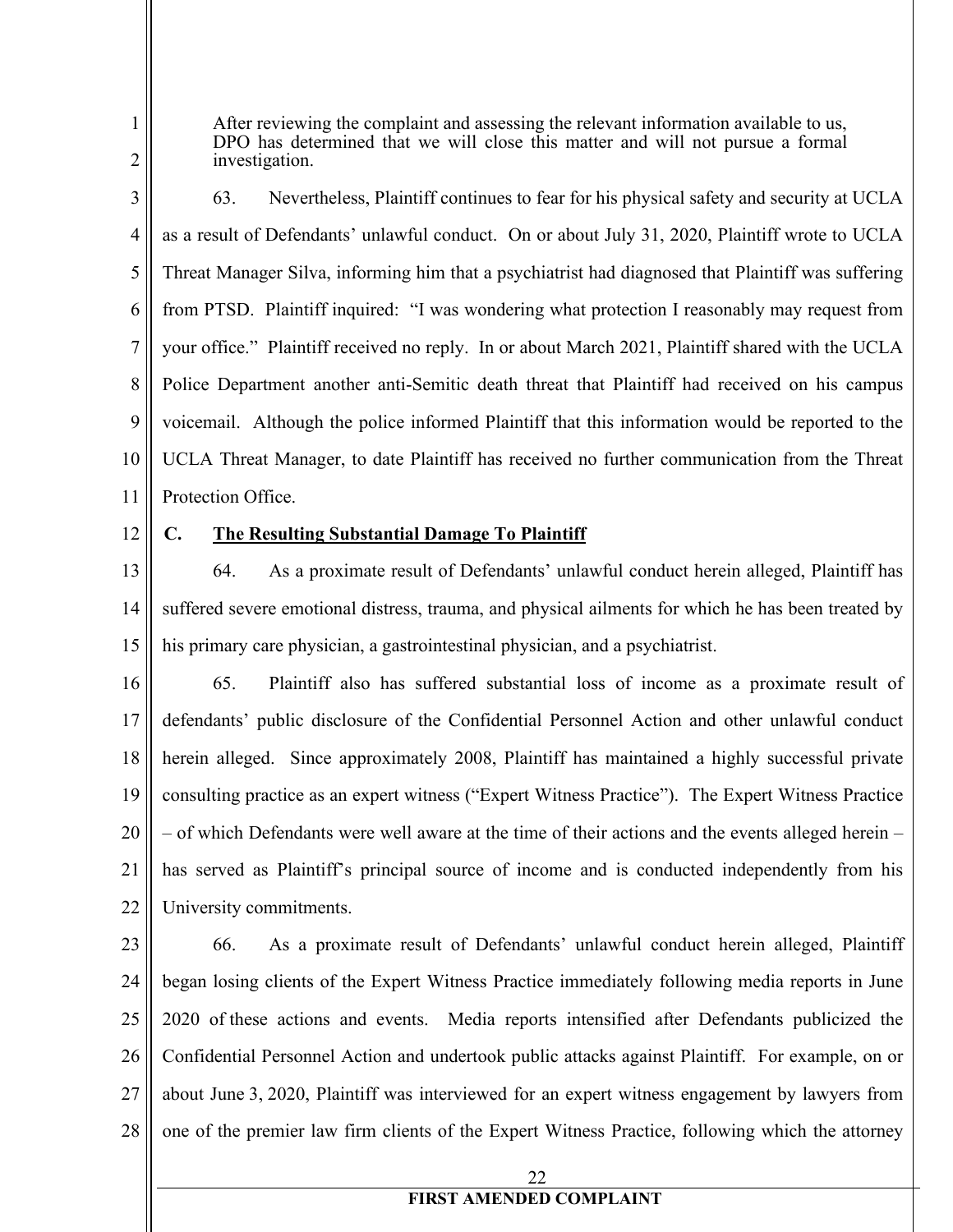1 2 3 4 5 6 7 8 and client immediately agreed to retain Plaintiff. That day, an intermediary who arranged for the interview emailed Plaintiff stating: "Gordon, good news! [The attorney and client] would like to retain you for the [] case." A few days later, however, after Defendants' unlawful public disclosure of the Confidential Personnel Action had been widely reported by the media, Plaintiff's engagement on the case was terminated. Plaintiff has not received any further work from this premier client. In addition, the intermediary with whom Plaintiff had a longstanding business relationship modified its website to eliminate any mention of its association with Plaintiff, and its marketing head has ceased all communications with Plaintiff.

9 10 11 12 67. Similarly, also on or about June 3, 2020, another longstanding elite law firm client of the Expert Witness Practice suddenly terminated Plaintiff's existing engagement on a major antitrust case. This client even refused to pay an invoice that Plaintiff previously had transmitted for past services rendered regarding this ongoing case.

13 14 68. Simply put, the Expert Witness Practice largely dried up as a proximate result of Defendants' unlawful conduct herein alleged.

15

#### **D. Defendants' Retaliatory Denial Of Plaintiff's Merit Pay Raise**

16 17 18 19 69. Prior to the events alleged herein, Plaintiff regularly had been granted merit pay raises over the decades of his employment by UCLA. Plaintiff has accepted and executed UCLA's offers of employment contracts for the Academic Years ending June 2021 and June 2022. Plaintiff was eligible for a merit pay increase for the Academic Year Ending June 2022.

20 21 22 23 24 25 26 27 70. On or about May 4, 2021, consistent with UCLA policy, Plaintiff submitted to the University a detailed written objection to the involvement of Caskey, among others, with the faculty committee designated to evaluate Plaintiff's merit pay raise for the Academic Year Ending June 2022 ("Staffing Committee"). Notwithstanding Plaintiff's objection to Caskey's involvement, however, the Staffing Committee, in conjunction with the Anderson School, subsequently participated in a written report ("Staffing Committee Memorandum") that unanimously recommended against Plaintiff's merit pay raise, expressly stating that "tremendous weight" had been placed on Caskey's opposition.

28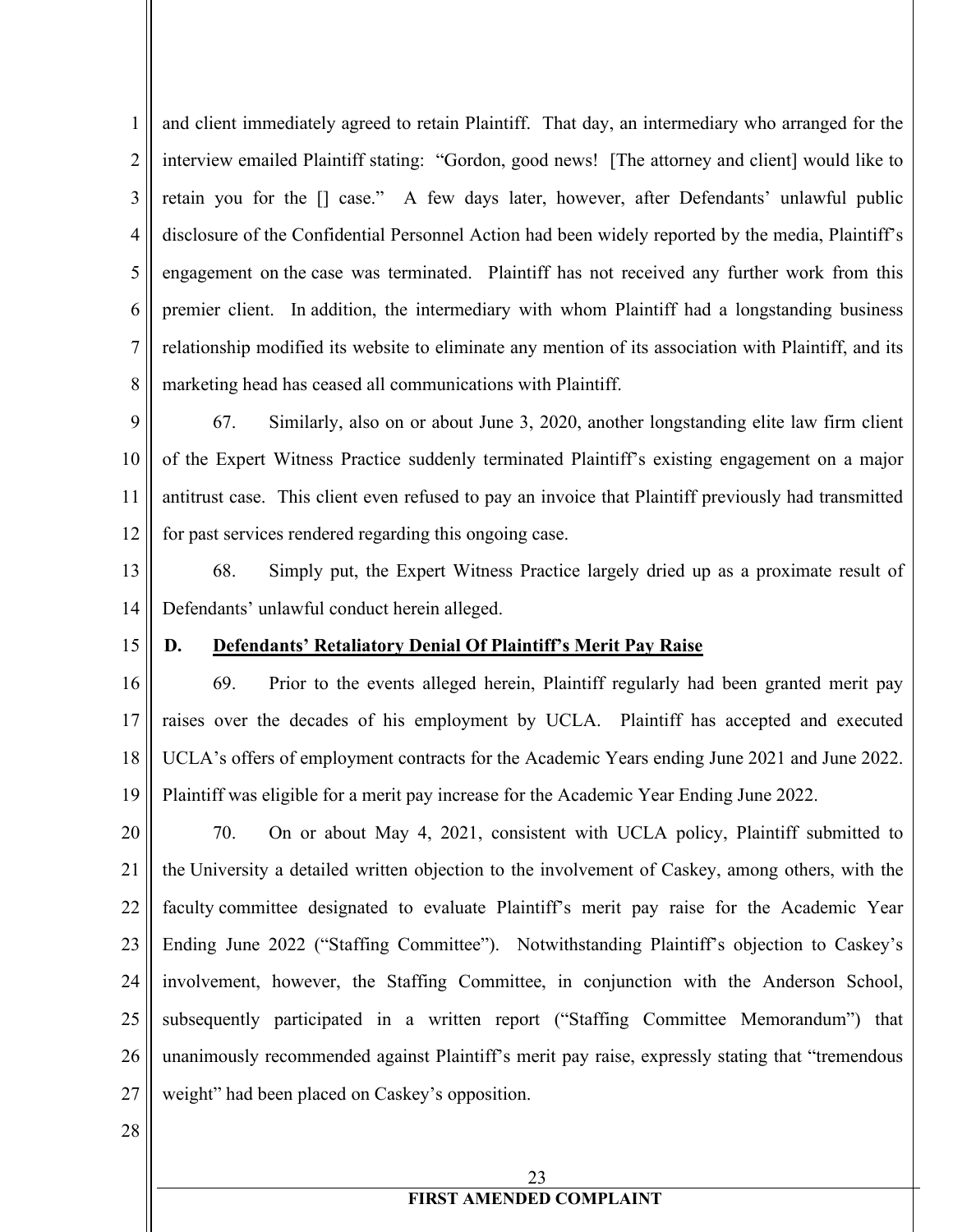| $\mathbf{1}$ | 71.<br>Despite its negative recommendation, the Staffing Committee Memorandum                                                                                          |
|--------------|------------------------------------------------------------------------------------------------------------------------------------------------------------------------|
| 2            | admitted that "the majority of comments is [sic] strongly positive":                                                                                                   |
| 3            | Student comments on Mr. Klein's courses are often very positive, for sections taught                                                                                   |
| 4            | in-person as well as those taught online due to the pandemic.<br>Students often<br>mention that they find his lectures very clear and engaging, that he uses good      |
| 5            | examples, and that he is highly knowledgeable and committed to his students. Some<br>students comment that he is accommodating and flexible, for instance that he gave |
| 6            | students (in a class of 65) the chance to get to know each other. Some students<br>comment that they feel welcome and supported during office hours.                   |
| 7            | 72.<br>Perhaps this anomaly is explained by the Staffing Committee's subtle injecting                                                                                  |
| 8            | of Plaintiff's stated opposition to the Anderson School's required submission of a so-called                                                                           |
| 9            | "Equity, Diversity, and Inclusion Statement": "The committee felt they were not in a position to                                                                       |
| 10           | discuss Mr. Klein's contributions to equity, diversity and inclusion"                                                                                                  |
| 11           | 73.<br>On or before September 1, 2021, the University ratified the Staffing Committee's                                                                                |
| 12           | recommended denial of Plaintiff's merit pay raise. Given the decades of consistently positive                                                                          |
| 13           | merit reviews and merit pay raises enjoyed by Plaintiff throughout his tenure at UCLA, it is clear                                                                     |
| 14           | that the University's denial on this particular occasion was in retaliation for the actions and events                                                                 |
| 15           | alleged herein.                                                                                                                                                        |
| 16           |                                                                                                                                                                        |
| 17           | <b>FIRST CAUSE OF ACTION</b>                                                                                                                                           |
| 18           | (For Breach Of Contract                                                                                                                                                |
| 19           | <b>Against The UC Regents and Does 1-15)</b>                                                                                                                           |
| 20           | 74.<br>Plaintiff realleges and incorporates herein by this reference each of the allegations in                                                                        |
| 21           | Paragraphs 1 through 73, inclusive.                                                                                                                                    |
| 22           | 75.<br>In addition to its express provisions, the Employment Agreement contains an                                                                                     |
| 23           | implied covenant of good faith and fair dealing on the part of UCLA, pursuant to which UCLA                                                                            |
| 24           | was and is obligated to treat Plaintiff fairly and in good faith, to do nothing to deprive Plaintiff of                                                                |
| 25           | the benefits of the Employment Agreement, and to do everything the Employment Agreement                                                                                |
| 26           | presupposes UCLA will do to accomplish its purpose.                                                                                                                    |
| 27           |                                                                                                                                                                        |
| 28           |                                                                                                                                                                        |
|              |                                                                                                                                                                        |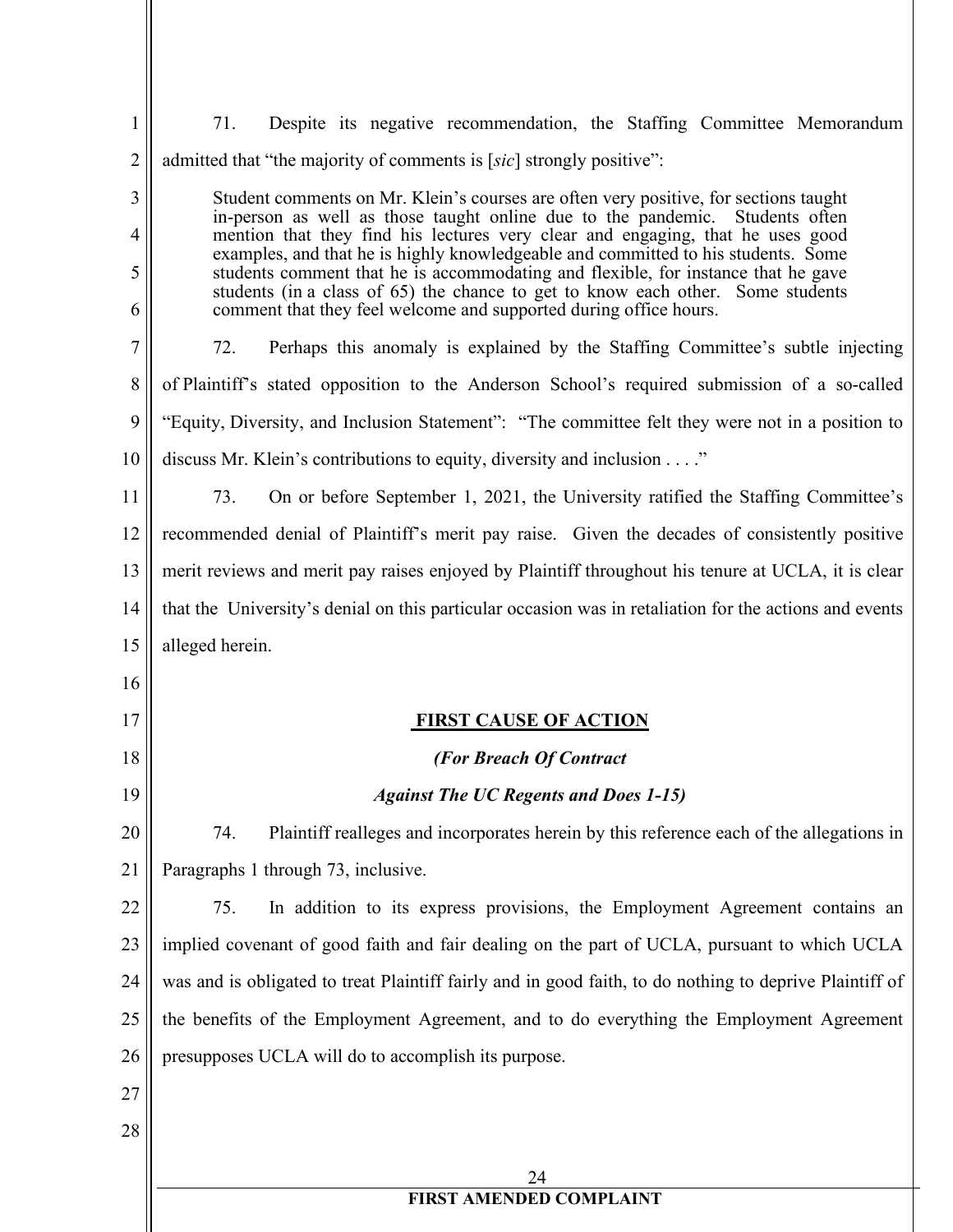| 1  | 76.<br>Plaintiff has performed all of his obligations under the Employment Agreement,       |
|----|---------------------------------------------------------------------------------------------|
| 2  | except to the extent such performance has been prevented, excused, or waived by the acts or |
| 3  | omissions of Defendants.                                                                    |
| 4  | 77.<br>Defendants have breached the Employment Agreement by, among other things:            |
| 5  | Failing to maintain confidentiality in personnel matters including investigation            |
| 6  | and discipline, as evidenced by their unwarranted, unnecessary, and unlawful                |
| 7  | public disclosure of the Confidential Personnel Action;                                     |
| 8  | Failing to communicate the reason for the Confidential Personnel Action to                  |
| 9  | Plaintiff, a NSF, as soon as possible (or ever);                                            |
| 10 | Failing to timely and properly respond to the grievance filed by Plaintiff                  |
| 11 | pursuant to the Employment Agreement;                                                       |
| 12 | Failing to honor Plaintiff's contractual right to academic freedom by failing to            |
| 13 | maintain an environment in which the free inquiry and exchange of ideas                     |
| 14 | flourish, failing to allow Plaintiff to present controversial issues and enjoy              |
| 15 | constitutionally protected freedom of expression, and failing to honor                      |
| 16 | Plaintiff's right to freely address any matter or action of institutional policy            |
| 17 | when acting as a member of the faculty;                                                     |
| 18 | Acting unlawfully and pretextually with regard to Plaintiff; and                            |
| 19 | Failing to treat Plaintiff fairly and in good faith by depriving Plaintiff of the           |
| 20 | benefits of the Employment Agreement and by failing to do everything the                    |
| 21 | Employment Agreement presupposed that UCLA would do to accomplish                           |
| 22 | its purpose.                                                                                |
| 23 | 78.<br>As a direct and foreseeable result of Defendants' contractual breaches herein        |
| 24 | alleged, Plaintiff has been damaged in an amount to be proven at trial.                     |
| 25 | $\frac{1}{2}$                                                                               |
| 26 | $\frac{1}{2}$                                                                               |
| 27 | 111                                                                                         |
| 28 |                                                                                             |
|    | 25                                                                                          |
|    | FIRST AMENDED COMPLAINT                                                                     |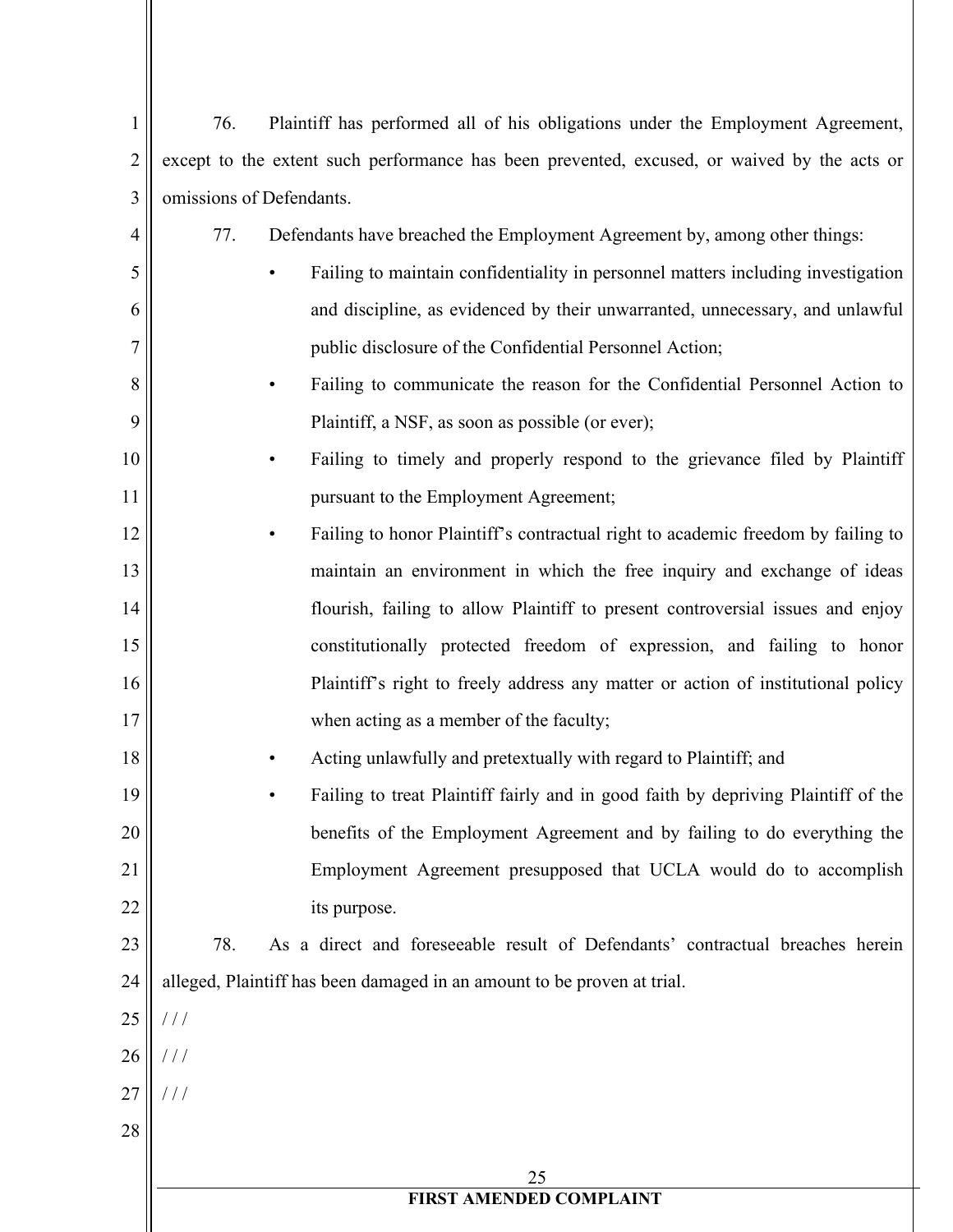| $\mathbf{1}$   | <b>SECOND CAUSE OF ACTION</b>                                                                                                                                      |
|----------------|--------------------------------------------------------------------------------------------------------------------------------------------------------------------|
| 2              | (For Violation Of Plaintiff's Right To Privacy                                                                                                                     |
| 3              | <b>By Public Disclosure Of Private Facts</b>                                                                                                                       |
| $\overline{4}$ | <b>Against Defendants Bernardo and Does 10-25)</b>                                                                                                                 |
| 5              | 79.<br>Plaintiff realleges and incorporates herein by this reference each of the allegations in                                                                    |
| 6              | Paragraphs 1 through 78, inclusive.                                                                                                                                |
| 7              | 80.<br>Plaintiff has a well-recognized fundamental right to privacy under California                                                                               |
| 8              | constitutional, statutory and common law. Article 1, Section 1 of the California Constitution                                                                      |
| 9              | states:                                                                                                                                                            |
| 10             | All people are by nature free and independent and have inalienable rights. Among                                                                                   |
| 11             | these are enjoying and defending life and liberty, acquiring, possessing, and<br>protecting property, and pursuing and obtaining safety, happiness, and privacy.   |
| 12             | 81.<br>This expansive right to privacy is further recognized, among other places, by                                                                               |
| 13             | Section 1798.1 of the California Civil Code, which states:                                                                                                         |
| 14             | The Legislature declares that the right to privacy is a personal and fundamental right                                                                             |
| 15             | protected by Section 1 of Article 1 of the Constitution of California and by the<br>United States Constitution and that all individuals have a right of privacy in |
| 16             | information pertaining to them.                                                                                                                                    |
| 17             | 82.<br>Section 160 of UCLA's Academic Personnel Manual and UCLA Policy 603, which                                                                                  |
| 18             | are incorporated into the Employment Agreement and otherwise govern Plaintiff's employment                                                                         |
| 19             | by UCLA, protect academic employees from unwarranted invasion of their personal privacy and                                                                        |
| 20             | support the principle of securing to individuals their fundamental right of privacy. In addition, in                                                               |
| 21             | his June 21, 2020 publication to the Anderson School Community, Bernardo himself recognized                                                                        |
| 22             | UCLA's obligation to "protect the privacy rights of all employees."                                                                                                |
| 23             | 83.<br>The Confidential Personnel Action – which should not lawfully have occurred in                                                                              |
| 24             | the first instance – was private information pertaining to Plaintiff that was, at the time of its                                                                  |
| 25             | widespread disclosure by Defendants as herein alleged, outside the realm of legitimate                                                                             |
| 26             | public interest or concern. There was no reason the Anderson community needed to know, on                                                                          |
| 27             | June 4, 2020, that Plaintiff was "currently on leave from campus" and that "[h] is courses have                                                                    |
| 28             | been reassigned to other instructors," as Bernardo then publicly announced to more than 40,000                                                                     |
|                | 26<br><b>FIRST AMENDED COMPLAINT</b>                                                                                                                               |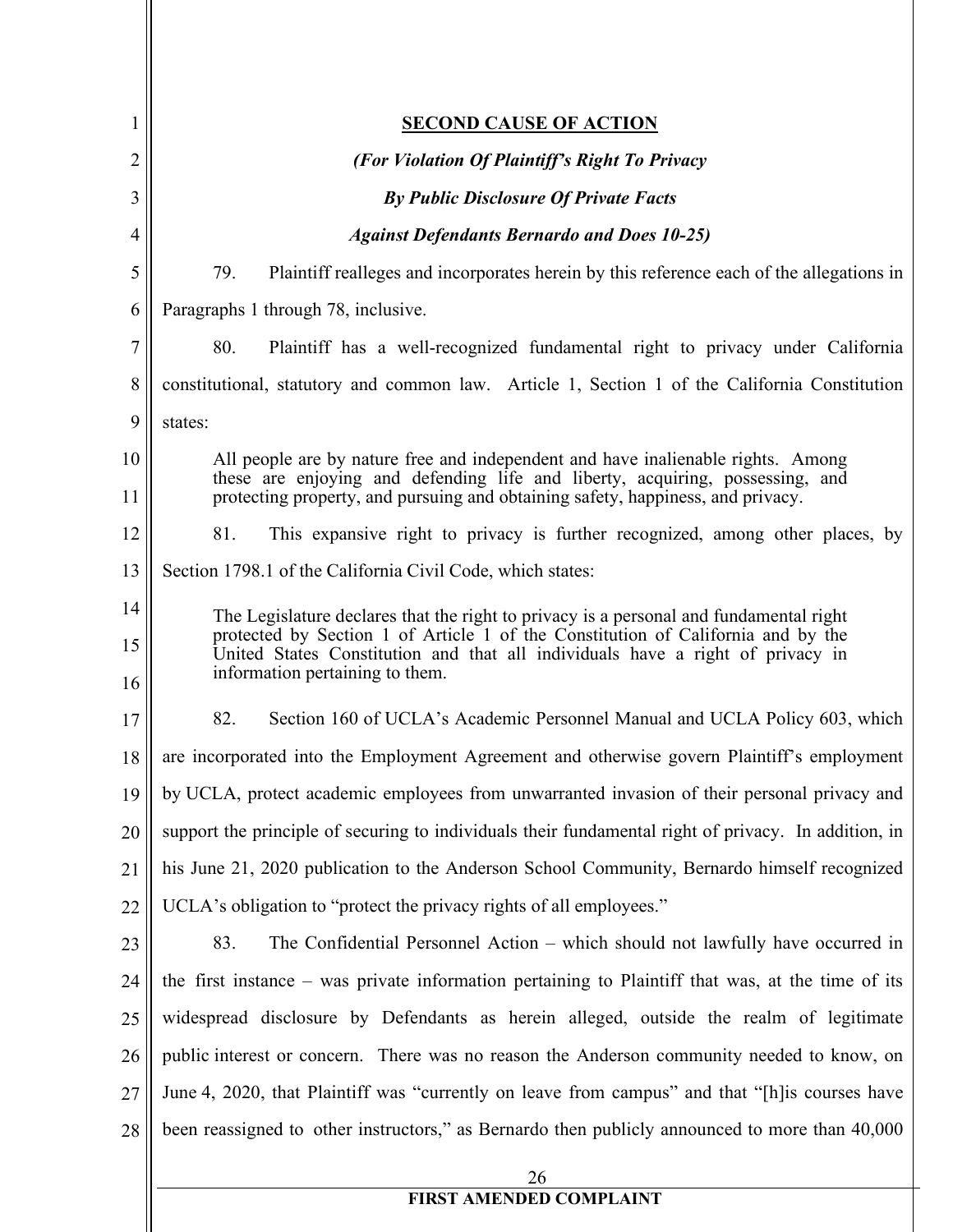1 2 3 4 5 6 7 recipients by email. All legitimately newsworthy information concerning the matter, along with Defendants' own views and opinions concerning Plaintiff's private email with the Student, could and should have been communicated to the Anderson Community without also disclosing the Confidential Personnel Action. Just over two weeks later, Plaintiff was completely exonerated by UCLA and returned to his active teaching status. Unfortunately, however, by that time, the extreme harm to Plaintiff resulting from public disclosure of the Confidential Personnel Action had irrevocably occurred.

8 9 10 11 12 13 14 15 16 84. For this reason, it appears that Defendants publicly disclosed the Confidential Personnel Action maliciously, with the deliberate and specific intent to harm Plaintiff in order to buttress the appearance that the Anderson School was committed to its Equity, Diversity, and Inclusion agenda and tethered to social justice issues even though its track record with regard to advancing the interests of black Americans was lacking. In effect, Bernardo also sought to use public punishment of Plaintiff through disclosure of the Confidential Personnel Action to achieve his marketing goal of rehabilitating the Anderson School's existing reputation as an educational institution riddled with race and gender bias. And Bernardo wanted to placate those who loudly and angrily were demanding Plaintiff's proverbial head.

17 18 19 85. Public disclosure of the Confidential Personnel Action was highly offensive and objectionable to Plaintiff, and would be highly offensive and objectionable to any reasonable person.

20 21 86. As a proximate result of Defendants' tortious misconduct herein alleged, Plaintiff has been damaged in an amount to be proven at trial.

22 23 24 25 87. Bernardo and Defendants Does 10 through 25 are guilty of fraud, oppression, and/or malice for having engaged in the unlawful conduct herein alleged. Accordingly, Plaintiff is entitled to recover punitive damages for the sake of example and by way of punishing these Defendants for their unlawful conduct in an amount to be proven at trial.

26  $/$  /  $/$ 

- 27  $//$
- 28 / / /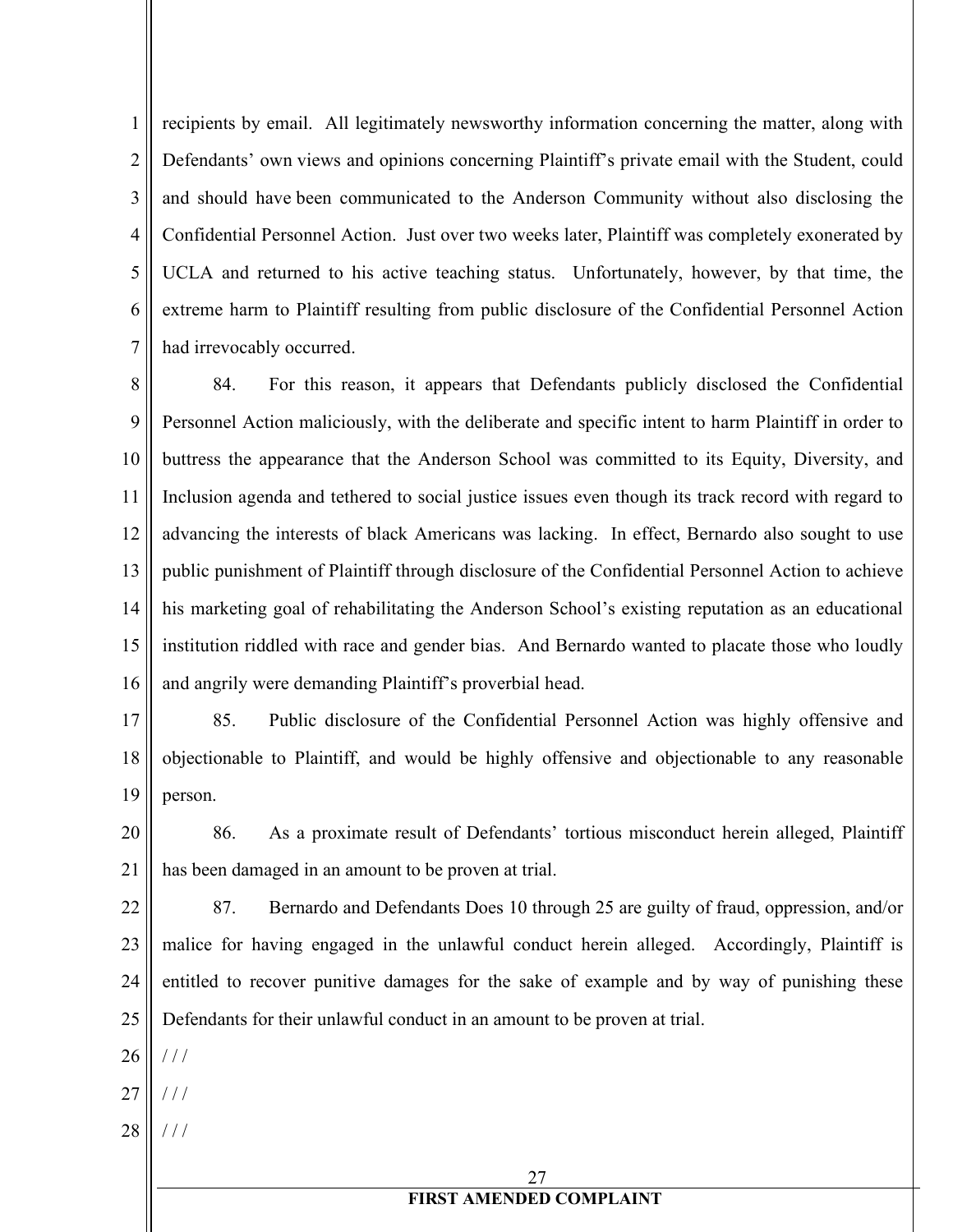1 2 3 4 5 6 7 8 9 10 11 12 13 14 15 16 17 18 19 20 21 22 23 24 **THIRD CAUSE OF ACTION** *(For Violation Of Plaintiff's Right To Privacy By Placing Plaintiff In A False Light Against Defendants Bernardo and Does 10-25)* 88. Plaintiff realleges and incorporates herein by this reference each of the allegations in Paragraphs 1 through 87, inclusive. 89. Among other acts herein alleged, Defendants' widespread public disclosure of the Confidential Personnel Action – which should not lawfully have occurred in the first instance – placed Plaintiff in a false light that would be highly offensive to a reasonable person. Defendants thereby created (among other things) the false impression that Plaintiff was guilty of such outrageous and heinous misconduct that summary draconian action against him was both warranted and necessary. Moreover, in disclosing the Confidential Personnel Action to the entire Anderson community, Defendants failed to place their unlawful conduct into truthful context by (among other things) concurrently disclosing that the Student had asked for race-based grading in a private email to Plaintiff, that the Student had apologized for this request, and that the Student was not offended by the communications with Plaintiff. Defendants also created the highly offensive insinuation that Plaintiff had engaged in conduct that violated core principles and policies of the University. In fact, Plaintiff is steadfastly committed to the core principles and policies of UCLA. He also is committed to a truly diverse learning environment that is predicated on equality and fairness to all students, regardless of race, ethnicity, gender, or sexual orientation. 90. The false light created by Defendants' actions and communications would be highly offensive to a reasonable person in Plaintiff's position. 91. Defendants knew or negligently failed to determine that their actions and communications about Plaintiff herein alleged would create the false impression of Plaintiff herein

28

alleged. If Plaintiff is deemed to have been a public figure at the time of the events herein alleged,

which Plaintiff denies, then Defendants acted with both malice and reckless disregard for the risk

that their actions and communications herein alleged would create this false impression about

25

26

27

28

Plaintiff.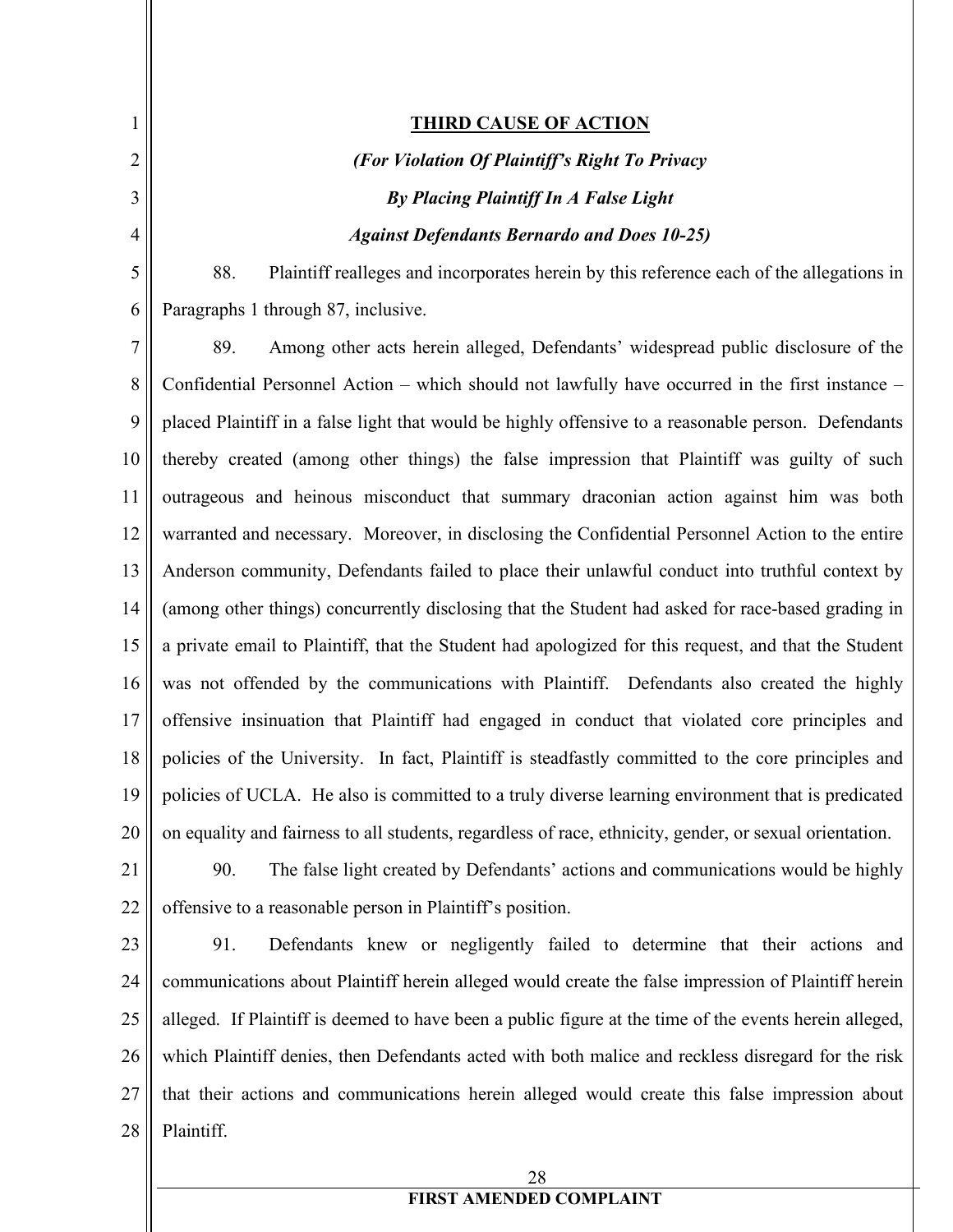| 1              | As a proximate result of Defendants' tortious misconduct herein alleged, Plaintiff<br>92.                                                                                   |
|----------------|-----------------------------------------------------------------------------------------------------------------------------------------------------------------------------|
| 2              | has been damaged in an amount to be proven at trial.                                                                                                                        |
| 3              | Bernardo and Defendants Does 1 through 15 are guilty of fraud, oppression, and/or<br>93.                                                                                    |
| $\overline{4}$ | malice for having engaged in the unlawful conduct herein alleged. Accordingly, Plaintiff is                                                                                 |
| 5              | entitled to recover punitive damages for the sake of example and by way of punishing Defendants                                                                             |
| 6              | for their unlawful conduct in an amount to be proven at trial.                                                                                                              |
| 7              |                                                                                                                                                                             |
| 8              | <b>FOURTH CAUSE OF ACTION</b>                                                                                                                                               |
| 9              | (For Retaliatory Discrimination                                                                                                                                             |
| 10             | In Violation Of Labor Code Section 1102.5(c)                                                                                                                                |
| 11             | <b>Against All Defendants)</b>                                                                                                                                              |
| 12             | 94.<br>Plaintiff realleges and incorporates herein by this reference each of the allegations in                                                                             |
| 13             | Paragraphs 1 through 78, inclusive.                                                                                                                                         |
| 14             | Section 1102.5(c) of the California Labor Code states:<br>95.                                                                                                               |
| 15             | An employer, or any person acting on behalf of the employer, shall not retaliate<br>against an employee for refusing to participate in an activity that would result in a   |
| 16             | violation of state or federal statute, or a violation of or noncompliance with a local,<br>state, or federal rule or regulation.                                            |
| 17             |                                                                                                                                                                             |
| 18             | 96.<br>The California Constitution, California statutes, and the rules and regulations                                                                                      |
| 19             | governing UCLA – including those incorporated into the Employment Agreement – prohibit                                                                                      |
| 20             | discrimination or preferential treatment on the basis of race. For example, Article 1, Section 31(a)                                                                        |
| 21             | of the California Constitution states:                                                                                                                                      |
| 22             | The State shall not discriminate against, or grant preferential treatment to, any<br>individual or group on the basis of race, sex, color, ethnicity, or national origin in |
| 23             | the operation of public employment, public education, or public contracting.                                                                                                |
| 24             | Consistent with this governing law, Plaintiff properly refused to discriminate or<br>97.                                                                                    |
| 25             | grant preferential treatment to his students on the basis of race during the Spring 2020 academic                                                                           |
| 26             | quarter.                                                                                                                                                                    |
| 27             | 98.<br>Defendants have retaliated against Plaintiff for refusing to discriminate or grant                                                                                   |
| 28             | preferential treatment to students on the basis of race during the Spring 2020 academic quarter,                                                                            |
|                | 29                                                                                                                                                                          |
|                | <b>FIRST AMENDED COMPLAINT</b>                                                                                                                                              |
|                |                                                                                                                                                                             |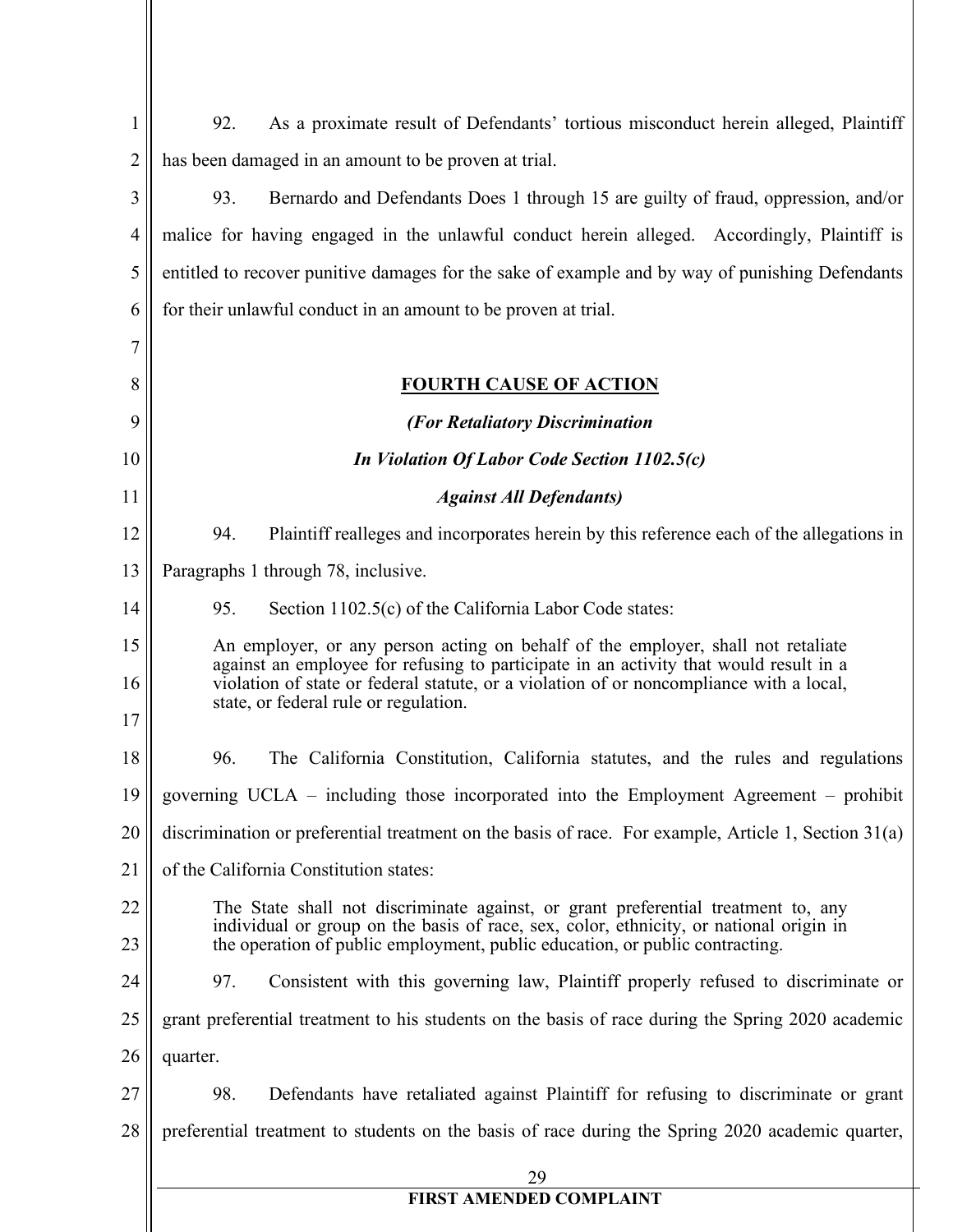1 2 3 4 5 6 7 8 9 10 11 12 13 14 15 16 17 18 19 20 21 22 23 24 25 26 27 28 30 and instead challenging the Student's request that Plaintiff do so. Defendants implemented this retaliation by publicly attacking Plaintiff for having challenged the Student's request that he discriminate and give preferential treatment to students on the basis of race; by placing Plaintiff on administrative leave and relieving Plaintiff of his teaching duties in bad faith without any legal basis and prior to a thorough investigation; by widely publicizing the Confidential Personnel Action; by designating an administrator to monitor and censor Plaintiff's outbound emails; and by denying Plaintiff a merit pay raise for the Academic Year Ending June 2022, among other actions. 99. As a proximate result of Defendants' breach of statutory duty herein alleged, Plaintiff has been damaged in an amount to be proven at trial. 100. Section 1102.5(j) of the California Labor Code states: "The court is authorized to award reasonable attorney's fees to a plaintiff who brings a successful action for a violation of these provisions." 101. Plaintiff has engaged the law firm Markun Zusman Freniere & Compton LLP (among other legal counsel) to prosecute this action and will be entitled to recover his attorney fees and costs if and when he prevails on this claim in an amount to be determined under governing law. **FIFTH CAUSE OF ACTION** *(For Retaliation In Violation Of Public Policy Against All Defendants)* 102. Plaintiff realleges and incorporates herein by this reference each of the allegations in Paragraphs 1 through 78, and 95 through 99, inclusive. 103. The public policy of the State of California is to treat all persons equally irrespective of race. This policy is reflected in Article 1, Section 31(a) of the California Constitution. It also is reflected, among other places, in Section 51(b) of the California Civil Code which states: "All persons within the jurisdiction of this state are free and equal, and no matter what their sex, race, color, religion, ancestry, national origin, disability, medical condition, genetic information, marital status, sexual orientation, citizenship, primary language, or immigration status are entitled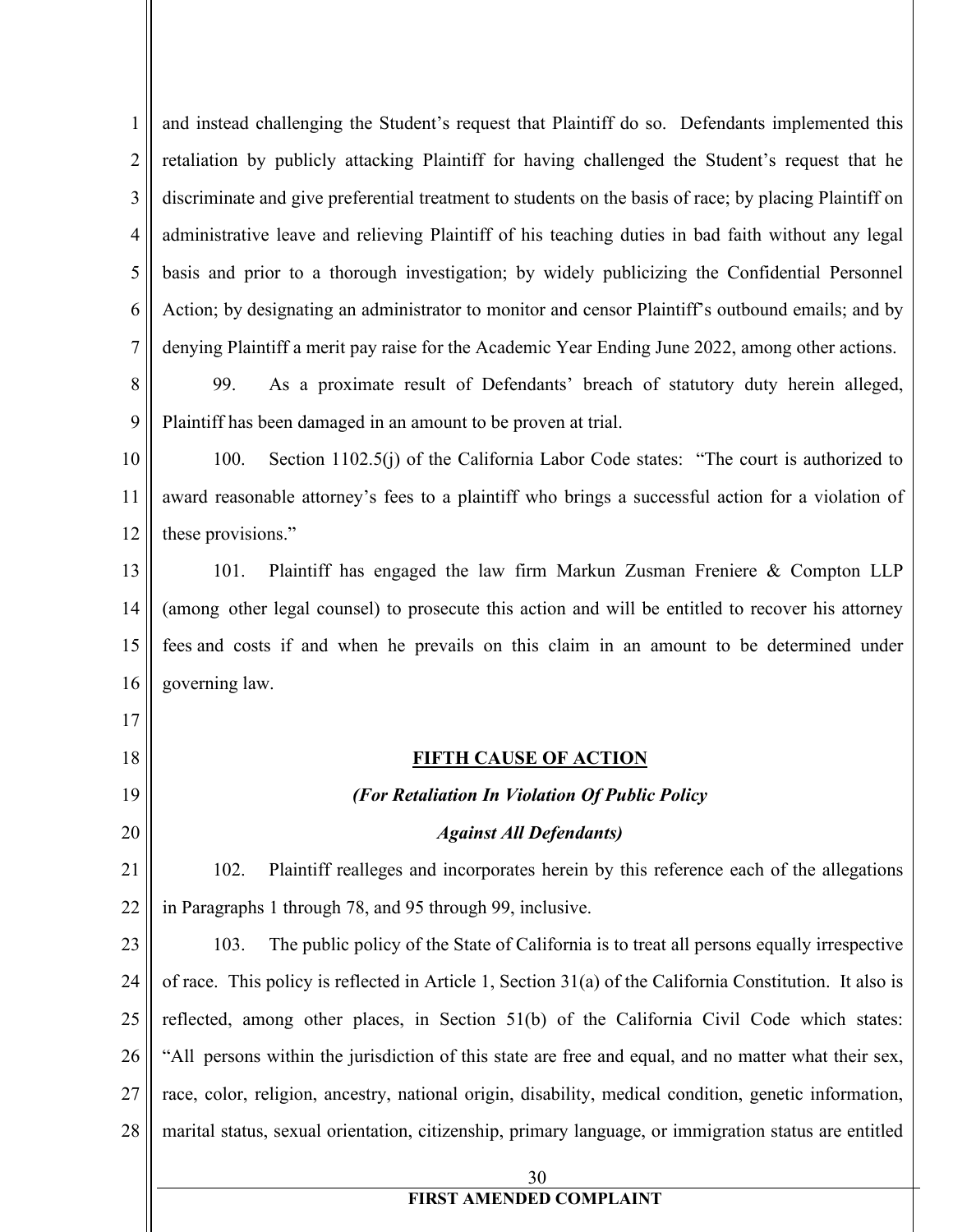1 2 3 4 to the full and equal accommodations, advantages, facilities, privileges, or services in all business establishments of every kind whatsoever." And it is reflected in the policies, bylaws, standing orders, and procedures of the University of California, including as incorporated into the Employment Agreement.

5 6 7 8 9 10 11 12 13 14 104. In clear violation of California public policy, Defendants have retaliated against Plaintiff for refusing to discriminate or grant preferential treatment to students on the basis of race during the Spring 2020 academic quarter and instead challenging the Student's request that he do so – thereby upholding the public policy of the State of California – by publicly attacking Plaintiff for having challenged the Student's request that he discriminate and give preferential treatment to students on the basis of race; by placing Plaintiff on administrative leave and relieving Plaintiff of his teaching duties without any basis and prior to any investigation; by widely publicizing the Confidential Personnel Action; by designating an administrator to monitor and censor Plaintiff's outbound emails; and by denying Plaintiff a merit pay raise for the Academic Year Ending June 2022, among other actions.

15 16 105. As a proximate result of Defendants' unlawful retaliatory misconduct herein alleged, Plaintiff has been damaged in an amount to be proven at trial.

17 18 19 20 106. Bernardo and Defendants Does 10 through 25 are guilty of fraud, oppression, and/or malice for having engaged in the unlawful conduct herein alleged. Accordingly, Plaintiff is entitled to recover punitive damages for the sake of example and by way of punishing these Defendants for their unlawful conduct in an amount to be proven at trial.

- 21
- 22
- 23
- 24

# *(For Negligent Interference With Prospective Economic Advantage*

#### *Against All Defendants)*

**SIXTH CAUSE OF ACTION**

25 26 107. Plaintiff realleges and incorporates herein by this reference each of the allegations in Paragraphs 1 through 86, 89 through 92, 95 through 99, and 103 through 105, inclusive.

27 28 108. Prior to the events and actions alleged herein, the Expert Witness Practice had both established and prospective law firm, corporate, and other clients ("Clients") that generated

31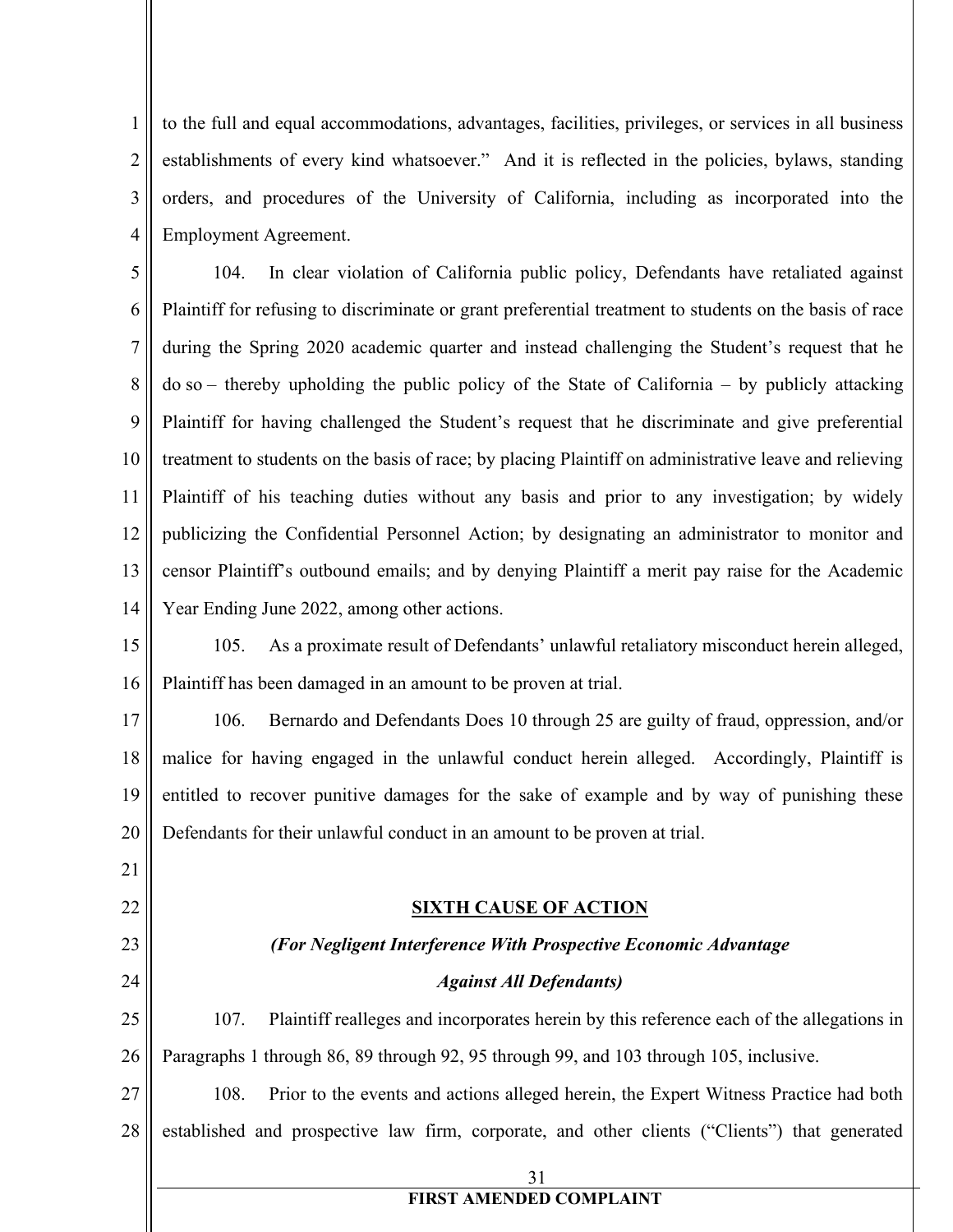1 substantial future economic benefits to Plaintiff.

2 3 4 5 109. Defendants knew or reasonably should have known of Plaintiff's relationship with these Clients. For example, the curriculum vitae that Plaintiff periodically has provided to UCLA extensively mentions these relationships, as does Plaintiff's biographical page on UCLA's public website.

6 7 8 110. Defendants knew or reasonably should have known that the Expert Witness Practice's relationship with these Clients would be disrupted if Defendants failed to act with reasonable care toward Plaintiff.

9 10 11 12 13 111. Defendants negligently failed to act with reasonable care when they publicly attacked Plaintiff for having challenged the Student's request that he discriminate and give preferential treatment to students on the basis of race; when they placed Plaintiff on administrative leave and relieved Plaintiff of his teaching duties without any basis and prior to any investigation; and when they widely publicized the Confidential Personnel Action, among other actions.

14 15 112. As a proximate result of Defendants' tortious misconduct herein alleged, Plaintiff has been damaged in an amount to be proven at trial.

16

 $17$ 

#### **SEVENTH CAUSE OF ACTION**

| $\frac{1}{2}$ | <u>SEVENTH CAUSE OF ACTION</u>                                                                                                                                                                                                                                                                    |  |  |
|---------------|---------------------------------------------------------------------------------------------------------------------------------------------------------------------------------------------------------------------------------------------------------------------------------------------------|--|--|
| 18            | (For Breach Of Employer's Statutory Duty Of Political Neutrality                                                                                                                                                                                                                                  |  |  |
| 19            | <b>Against the UC Regents and Does 1-15)</b>                                                                                                                                                                                                                                                      |  |  |
| 20            | Plaintiff realleges and incorporates herein by this reference each of the allegations in<br>113.                                                                                                                                                                                                  |  |  |
| 21            | Paragraphs 1 through 73, inclusive.                                                                                                                                                                                                                                                               |  |  |
| 22            | Section 1102 of the California Labor Code states:<br>114.                                                                                                                                                                                                                                         |  |  |
| 23<br>24      | No employer shall coerce or influence or attempt to coerce or influence his<br>employees through or by means of threat of discharge or loss of employment to<br>adopt or follow or refrain from adopting or following any particular course or line of<br>political action or political activity. |  |  |
| 25            |                                                                                                                                                                                                                                                                                                   |  |  |
| 26            | Defendants attempted to coerce Plaintiff to accede to their ideological orthodoxy by<br>115.                                                                                                                                                                                                      |  |  |
| 27            | means of threat of loss of employment when they publicly attacked Plaintiff for having challenged                                                                                                                                                                                                 |  |  |
| 28            | the Student's request that he discriminate and give preferential treatment to students on the basis                                                                                                                                                                                               |  |  |
|               | 32                                                                                                                                                                                                                                                                                                |  |  |